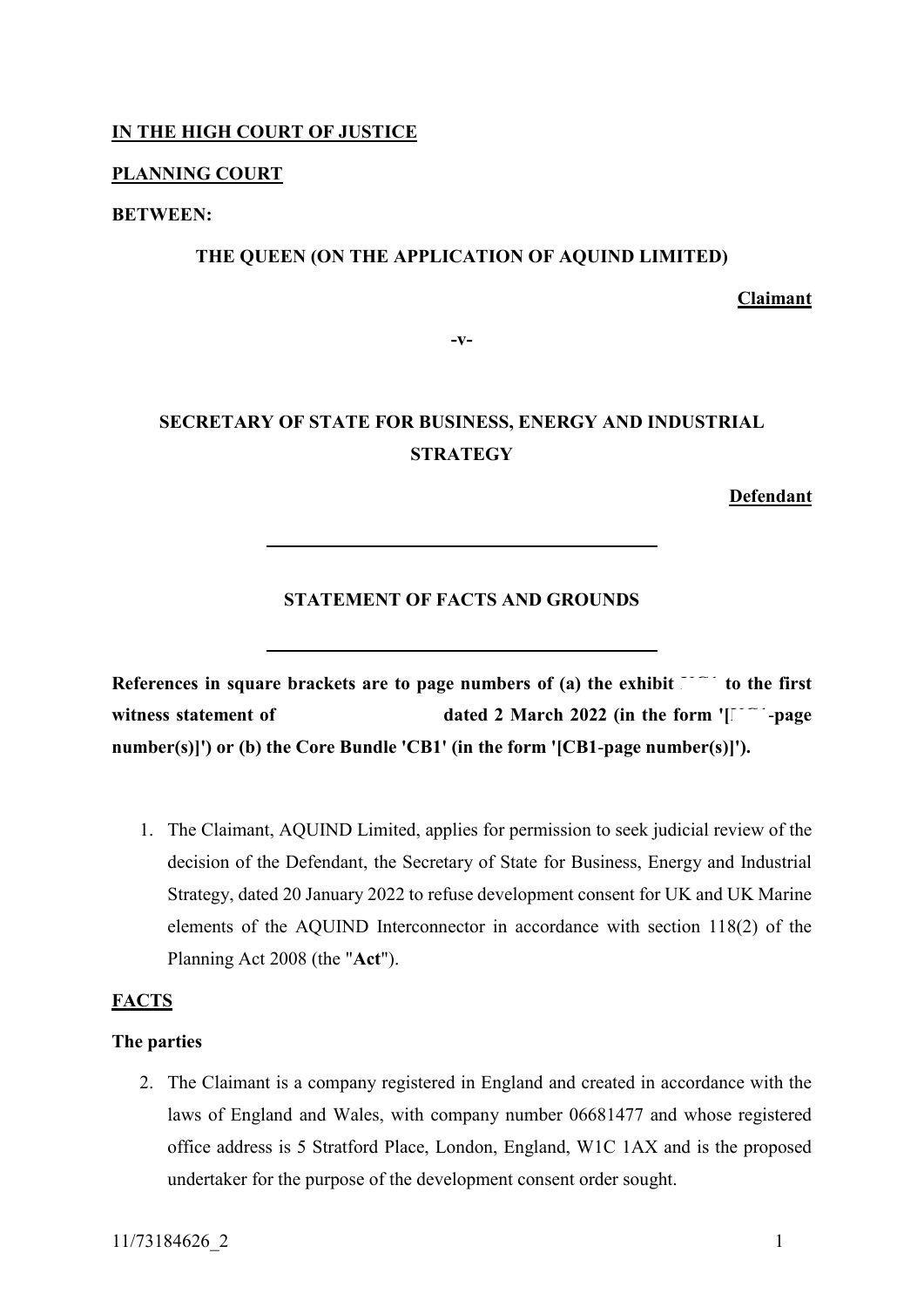3. The Defendant is the Secretary of State who made the decision to refuse development consent.

## **The application and the examination**

- 4. The project is a new 2,000MW subsea and underground High Voltage Direct Current ("**HVDC**") bi-directional electric power transmission link between the south coast of England and Normandy in France (the "**Project**"). The Project will have the capacity to transmit up to 16,000,000MWh of electricity per annum, which equates to approximately 5% and 3% of the total consumption of the UK and France respectively.
- 5. On 19 June 2018 the Applicant submitted a request to the Defendant for a direction pursuant to section 35 of the Act that the construction and use of the elements of the Project located in the UK and UK Marine Area (the "**Proposed Development**") are to be treated as development for which development consent is required. The Proposed Development includes:
	- a. HVDC marine cables from the boundary of the UK exclusive economic zone to the UK at Eastney in Portsmouth;
	- b. Jointing of the HVDC marine cables and HVDC onshore cables;
	- c. HVDC onshore cables;
	- d. A converter station and associated electrical and telecommunications infrastructure;
	- e. High Voltage Alternating Current ("**HVAC**") onshore cables and associated infrastructure connecting the converter station to the Great Britain electrical transmission network, the National Grid, at Lovedean Substation ("**Lovedean**"); and
	- f. Smaller diameter fibre optic cables ('**FOC**') to be installed together with the HVDC and HVAC cables and associated infrastructure.
- 6. The Defendant, being satisfied that the relevant legal requirements were met and of the view that the Proposed Development is by itself nationally significant, issued a direction on 30 July 2018 directing that the Proposed Development, together with any development associated with it, is to be treated as development for which development consent is required (the "**Section 35 Direction**") [46 **18**].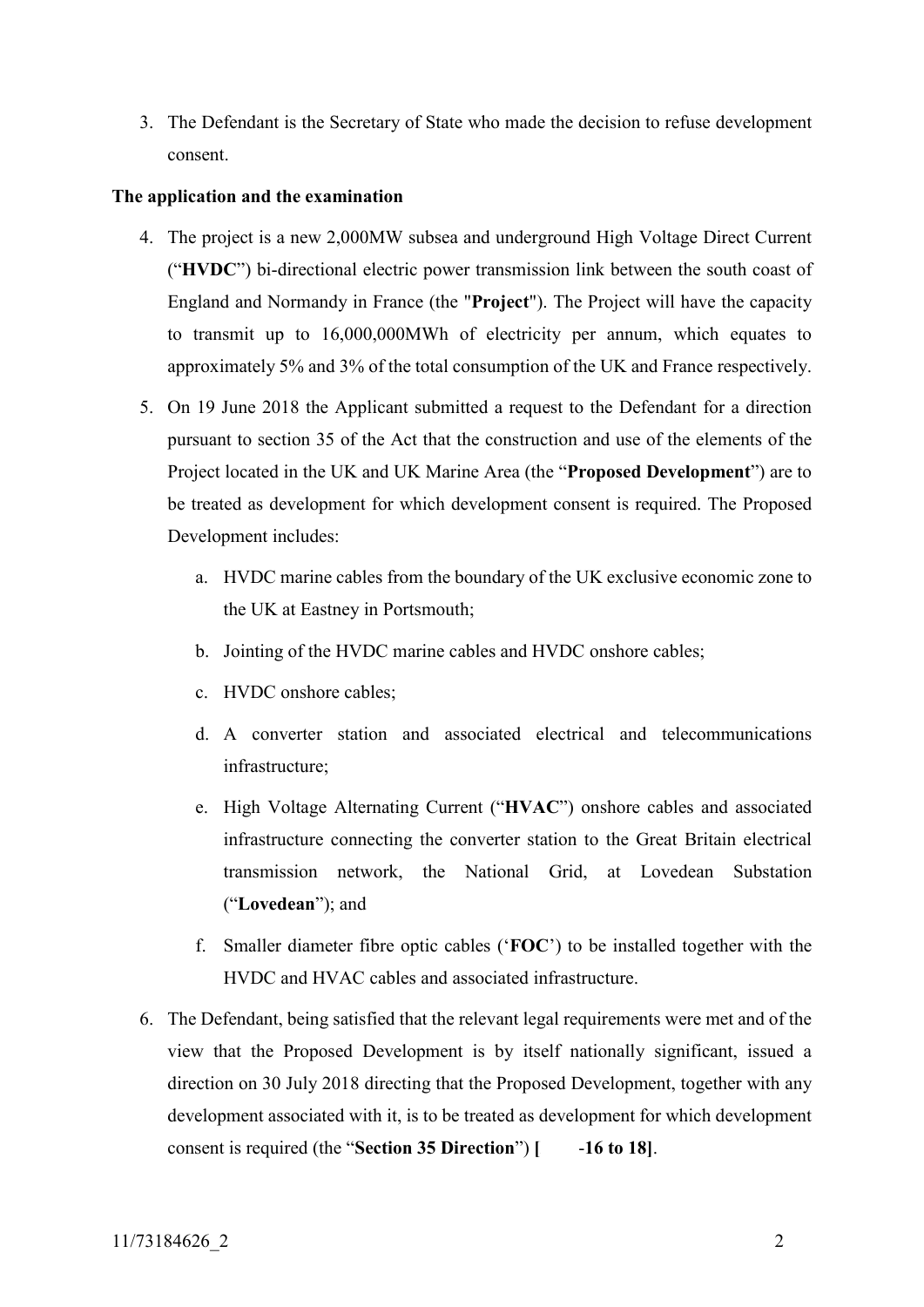- 7. On 14 November 2019 the Claimant submitted an application for the AQUIND Interconnector Order (the "**Order**") pursuant to section 37 of the Act to the Defendant to authorise the Proposed Development (the "Application")  $\begin{bmatrix} 1 \\ -140 \text{ to } 160 \end{bmatrix}$ .
- 8. The Application was accepted by the Planning Inspectorate ("**PINS**") on 12 December 2019. A panel of three examining Inspectors was appointed as the Examining Authority ("**ExA**"). The examination of the Application commenced on 8 September 2020 and concluded on 8 March 2021. The ExA submitted a report and recommendation to the Defendant on 8 June 2021 ("**ExAR**") [1 -414 to 788].

## **The ExA's conclusions**

9. The ExA recommended that the Defendant should make the Order. The ExA concluded that:

> *"overall, the need case for the Proposed Development strongly outweighs the identified disbenefits*" (ExAR 12.2.1) [*COLLECT 1881* 1388]

- 10. The ExA made the following findings on the need for the Proposed Development:
	- a. In accordance with the Overarching National Policy Statement for Energy EN-1 ("**NPS EN-1**") the Application was required to be assessed on the basis that there is a demonstrated need for the Project (ExAR 5.2.3), that the need is an urgent one and that there is a presumption in favour of granting development consent unless more specific and relevant policies within the National Policy Statements indicate that consent should be refused (ExAR  $5.2.5$ )  $\left[ \right]$  **1-19 to 139; 494 to 495]**.
	- b. The Energy White Paper, *Powering our Net Zero Future* (December 2020) confirmed the Government's commitment to greater interconnection with the European energy market and to increase the supply of electricity via this method of transfer (ExAR 5.2.6)  $\begin{bmatrix} 1 \\ -495 \end{bmatrix}$ .
	- c. Substantial weight should be given to the contribution that projects such as the Proposed Development make towards meeting the need for all types of energy infrastructure (ExAR 5.2.28) **[KG1**-**499]**.
	- d. The 2GW capacity of the Project would contribute towards the desired increase in interconnection capacity expressed by the Government in the Energy White Paper and by Ofgem  $(ExAR 5.2.29)$   $[1 - 499]$ .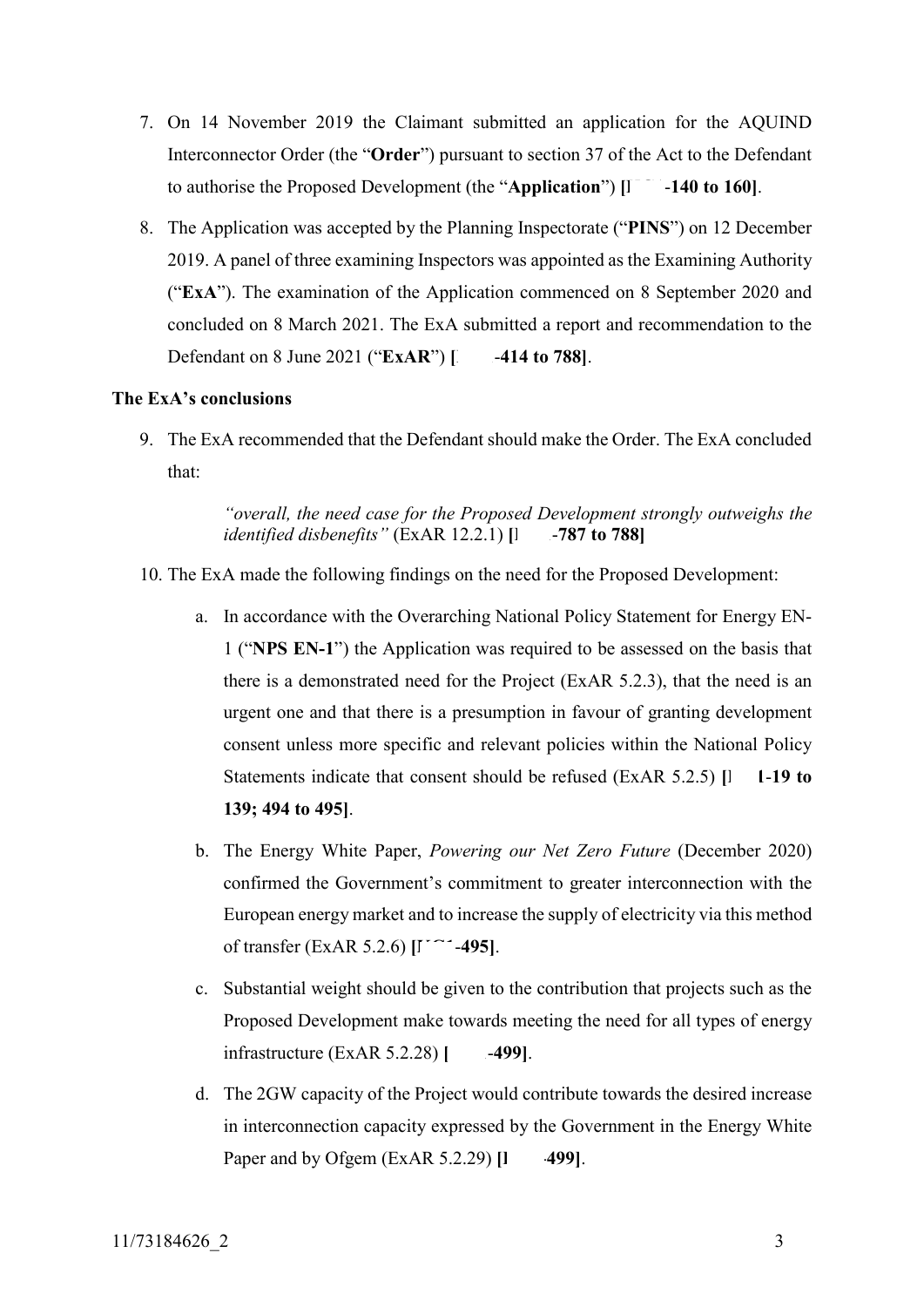e. There is a compelling case for the need for the Proposed Development:

*"The ExA is satisfied that the Applicant has set out a compelling case for the need for the Proposed Development. Given the level and urgency of the need for energy infrastructure, the ExA notes that consideration of applications for development consent should start with a presumption in favour of granting consent unless more specific and relevant policies in the related NPSs clearly indicate that consent should be refused. In light of NPS EN-1, the ExA considers that there is an urgent need for the Proposed Development, and that the need case has been clearly made.*" (ExAR 5.3.54) [ -510]

- 11. In terms of the impacts of the Proposed Development, the ExA concluded that:
	- a. Whilst there would be some temporary significant adverse effects on highways and traffic flows during construction, those temporary effects would be reduced to acceptable levels and there would be negligible operational impacts. These matters accord with NPS EN-1 and do not indicate against the Order being made (ExAR 9.2.17, 9.2.18 and 9.2.19) [ [Allend-684].
	- b. Matters of air quality (ExAR 9.2.24), operational noise (ExAR 9.2.26), effects on electromagnetic fields (ExAR 9.2.27), the marine environment (ExAR 9.2.33), shipping and navigation (ExAR 9.2.37), onshore biodiversity and nature conservation (ExAR 9.2.40), design (ExAR 9.2.42), trees (ExAR 9.2.57), onshore water environment including flood risk (ExAR 9.2.65), soils and land use (ExAR 9.2.69) and ground conditions and contamination ((ExAR 9.7.72) were all neutral matters in the planning balance  $\begin{bmatrix} 1 \end{bmatrix}$  1-685 to 687; 689 to 691].
	- c. The only adverse effects of the Proposed Development beyond the acceptable temporary highways impacts, were:
		- i. Some minor and temporary noise and vibration effects during the construction phase, which remain following the application of mitigation to appropriately reduce those impacts (ExAR 9.2.25)  $\left[ \right]$ **685]**;
		- ii. A minor negative socio-economic effect  $(ExA 9.2.31)$   $\lceil \cdot \cdot \cdot \cdot 1.686 \rceil$ ;
		- iii. Despite careful design, and as with any nationally significant energy project of this scale, some inevitable adverse significant landscape and visual effects, assessed by the ExA as being a factor entitled to moderate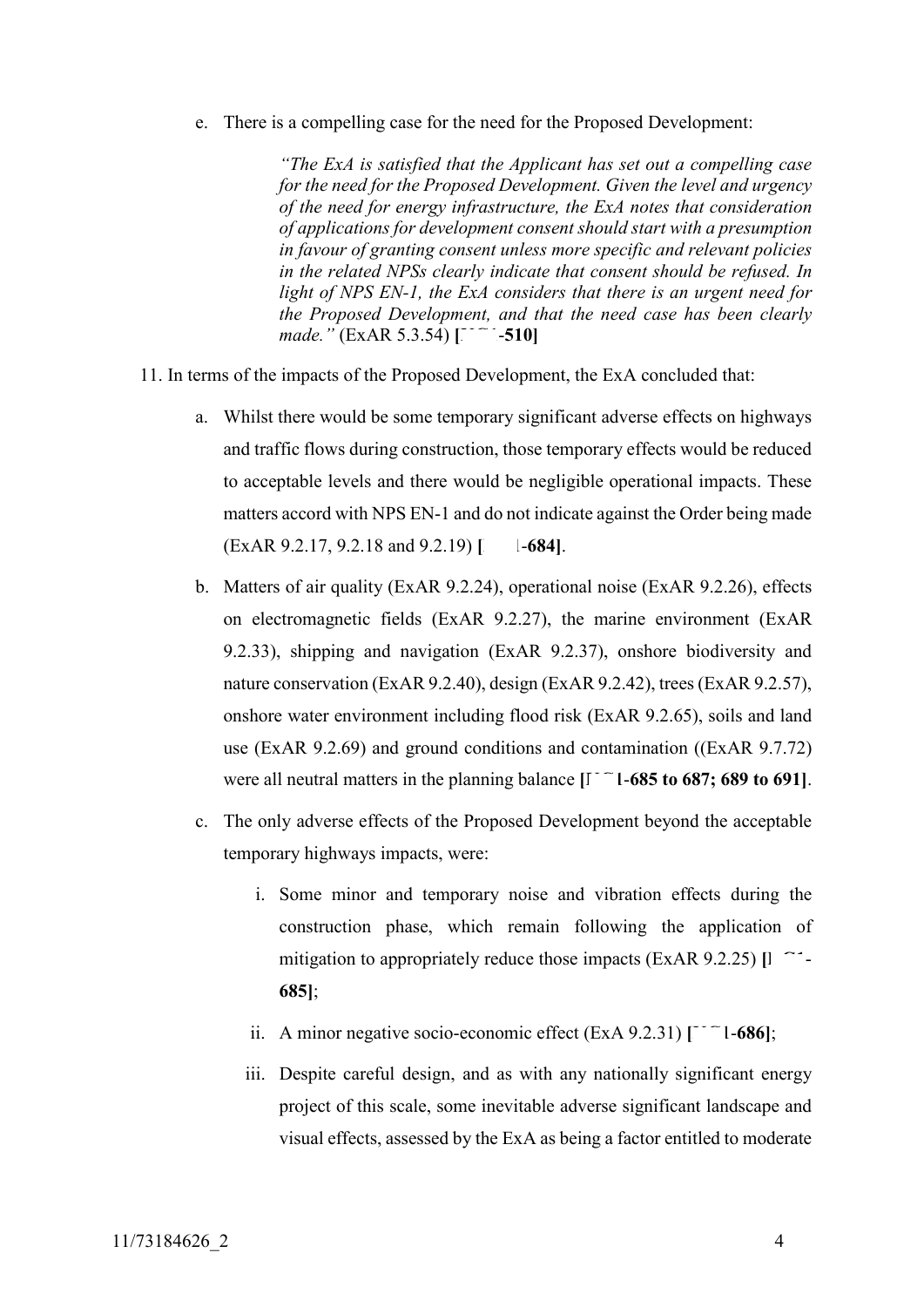weight in the overall planning balance (ExA 9.2.51 and 9.2.54) [ **688 to 689]**; and

- iv. Less than substantial harm to the setting and significance of two heritage assets (the listed cottage known as Scotland and the Fort Cumberland scheduled monument with its associated listed buildings), which harm would not alone justify refusal of the Application, but to which considerable weight needed to be accorded (ExAR 9.2.62) [690].
- 12. The ExA's conclusion on the planning balance was that, weighing the adverse effects against the urgent and compelling need case which it had accepted, the matters identified as disbenefits did not outweigh the significant benefits and the final balance indicated "*strongly*" in favour of granting development consent (ExAR 9.3.11 and 9.4.1) **[KG1**-**692 to 693]**.

## **The ExA's consideration of alternative connection points**

- 13. The Proposed Development includes a connection to the electrical transmission network at Lovedean, near Waterlooville in Hampshire (see plans at ExAR pages 21 – 22)  $\lceil \cdot \cdot \cdot \cdot \rceil$  **-442 to 443**. Alternatives to this connection point were introduced as an examination issue and thoroughly examined in written questions, responses, representations, and during the hearings  $(ExAR 4.1.24, 4.1.25)$   $\lceil \ \ -478 \rceil$ .
- 14. The Applicant had engaged with National Grid Electricity Transmission ("**NGET**") to carry out feasibility studies to identify the available level of entry capacity to the Great Britain transmission network, required reinforcements to the network, and potential connection locations in the south of England within reasonable reach of the coast, with the technical criteria underpinning the feasibility studies set out in paragraph 2.4.2.2 of Chapter 2 of the Environmental Statement (ExAR 5.4.8)  $\left[\begin{matrix} 1 \\ 2 \end{matrix}\right]$ .
- 15. Ten substations on the 400kV transmission network were identified as potential connection points, with seven discounted because of the limited thermal capacity of substations, the technical capability to extend them to provide the required thermal capacity, or difficulties with onshore and offshore cable routeing (ExAR 5.4.9)  $\Gamma$ <sup>*n*-1</sup> **511]**. These seven included Mannington substation ("**Mannington**"), which is located in Dorset. Of the three remaining substations, Lovedean was the final choice for grid connection as it was the most efficient, coordinated and economical (ExAR 5.4.9)
	- **[KG1**-**511]**.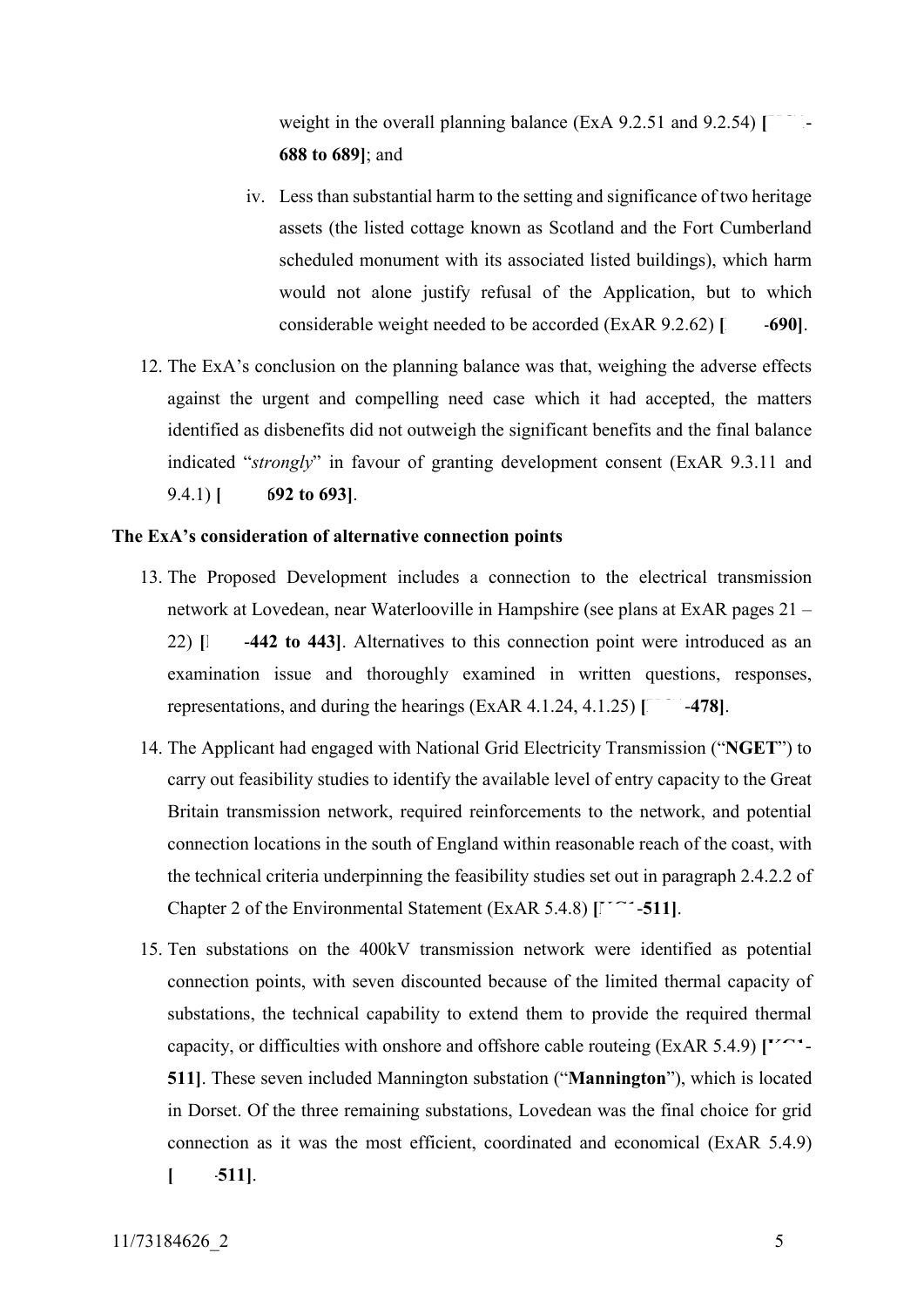- 16. The National Grid Electricity System Operator ("**NG ESO**") confirmed the reasons behind discounting substations other than Lovedean (ExAR 5.4.24)  $\lceil \cdot \cdot \cdot \cdot -514 \rceil$ .
- <span id="page-5-0"></span>17. The Applicant's consideration of alternative connection points was set out in:
	- a. The *Environmental Statement - Volume 1 – Chapter 2 Consideration of Alternatives* (14 November 2019)  $\begin{bmatrix} -161 & 16 & 240 \\ 0 & 0 & 240 \end{bmatrix}$ , which explained:

| <i>Alternatives</i><br>Considered                                                                                         | Decision                                                                 | Main<br>considerations,<br>including environmental<br>effects                                                                                                                                                                                                                                                                                                                                                                         |
|---------------------------------------------------------------------------------------------------------------------------|--------------------------------------------------------------------------|---------------------------------------------------------------------------------------------------------------------------------------------------------------------------------------------------------------------------------------------------------------------------------------------------------------------------------------------------------------------------------------------------------------------------------------|
|                                                                                                                           |                                                                          |                                                                                                                                                                                                                                                                                                                                                                                                                                       |
| UK<br>General<br>location for landfall<br>and connection to<br>$\overline{GB}$<br>electricity<br>transmission<br>network. | South coast of the<br>UK (refined to the<br>South East<br>of<br>England) | Reduced<br>marine<br>cable installation<br>length from<br>the<br>South coast<br>οf<br><b>England to France;</b><br>Avoidance<br>οf<br>network<br>congestion,<br>associated<br>risks<br>with crossing and<br>limited capacity to<br>transmit electricity<br>other<br>due<br>$\iota$<br>interconnectors<br>connected into, or<br>planned to connect<br>into the southern<br>region and Europe<br>(IFA2000, BritNed,<br>ElecLink, NEMO)) |

"*Table 2.1. – Strategic Project Alternatives Considered* 

*…*

*2.4.2.1. The Applicant requested National Grid Electricity Transmission ('NGET') to perform a feasibility study in December 2014, with the report completed in November 2015. The study sought to identify the available level of entry capacity to the GB transmission network, required reinforcements and potential connection locations in the South Coast of England, taking into account the information provided by the Applicant derived from the initial technical-economic study explained above.*

*2.4.2.2 Meetings were held between the Applicant and NGET to consider key issues and to determine the potential locations through an*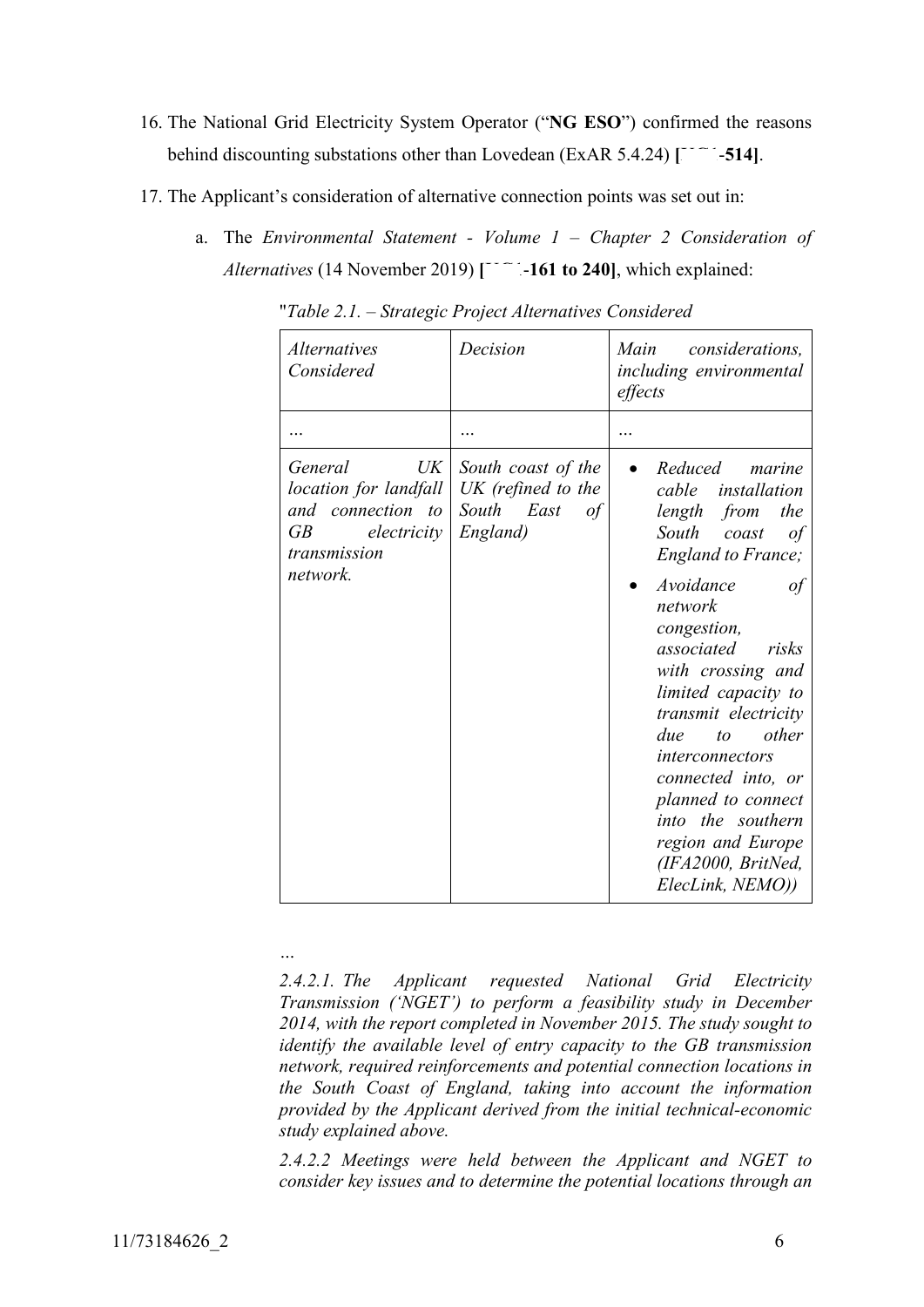*efficient, coordinated and economical assessment of the options. The following criteria were identified:*

- *HVDC technology is widely used to transmit large amounts of power (typically over 500MW) efficiently over long distances;*
- *For the power levels under consideration, the connection needs to be with the 400kV transmission network;*
- *An existing 400kV substation must have the thermal capability to handle the power exchange between the interconnector and the GB transmission network via two new electrical connections, one per circuit, or an extension to provide two new connections with sufficient thermal capacity is feasible;*
- *The import (or export) of power through the connection substation should minimise any adverse consequences on the GB transmission network; and*
- *The proximity of the substation options to the South Coast, so as to minimise onshore cable length and associated environmental disruption during installation.*

*2.4.2.3. Taking into account the existing grid network congestion in the South East and South West of England, NGET refined the search area and identified ten substations (see Plate 2.2) on the 400kV transmission network for further studies.* 



*Plate 2.2 – England South Coast Map showing the region and ten connection sites identified*

*2.4.2.4. Utilising the above outlined criteria for the assessment and selection of the substation connection options, NGET discounted seven of the ten substations. This discounting was based on the limited thermal capacity of substations and/or feasibility to extend them to provide the*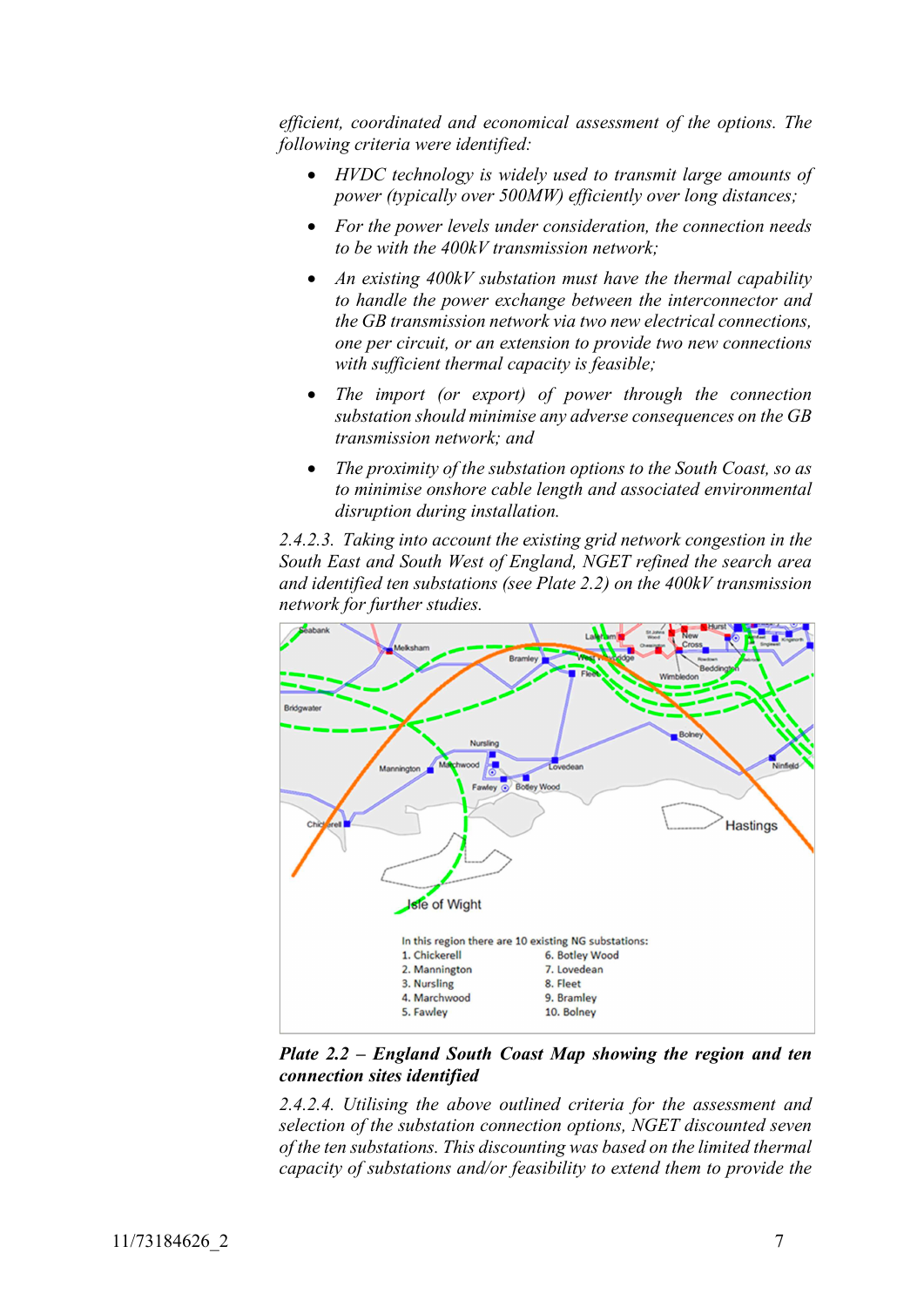*required thermal capacity, and difficulties with access for the marine cable onto the shore and/or potential onshore cable routes.*

*2.4.4.1 After completing a further assessment (Connection and Infrastructure Options Note) based on OFGEM's approved methodology (OFGEM, 2015) (National Grid ESO, 2018), which included the consideration of further technical and environmental constraints, NGET concluded that a single point of connection is preferred (two circuits connected to the same substation).*

*2.4.4.2 Subsequently, in October 2015, based on the results of NGET's feasibility study (see 2.4.2), the Applicant made a statutory application to NGET for a connection of 2,000 MW at Lovedean Substation.*

*2.4.4.3 A Connection Offer was issued by NGET in February 2016 and subsequently signed by the Applicant in June 2016, confirming Lovedean Substation as the grid connection point for the Proposed Development.*"  $\begin{bmatrix} 1 \\ 1 \end{bmatrix}$  **170; 172 to 173; 179** 

b. The *Environmental Statement Addendum – Appendix 3 – Supplementary Alternatives Chapter* (6 October 2020) **[4611-243 to 400]**. This was provided in response to representations by Interested Parties in the examination and set out further explanation on alternatives and the options chosen supplemental to the *Environmental Statement - Volume 1 – Chapter 2 Consideration of Alternatives* (14 November 2019). The overall approach taken to considering alternatives was further explained at 3.1.1.1:

> "*The overall philosophy applied to the consideration of the reasonable alternatives, or the options, for the Proposed Development by the Applicant is explained at paragraph 2.3 of Chapter 2 of the ES. This explains that a process of staged filtering was applied, increasing knowledge of the individual options, so as to proportionately consider them from a technical, cost and environmental perspective. Key to this exercise was the identification of whether the potential options could proceed and also whether they had a realistic prospect of delivering the same infrastructure capacity (including energy security and climate change benefits) in the same timescale.*"  $[$  -254]

The initial longlist of grid connection point alternatives is discussed at 4.1.3.1 –

4.1.3.6 and 5.1.1.1 – 5.1.1.8, stating:

*…*

"*4.1.3.1 Initial discussions were also held with NGET regarding the 400kV transmission network in southern England and the availability of existing electricity sub-stations which could accommodate the import and export of 1800MW to 2000MW of power.*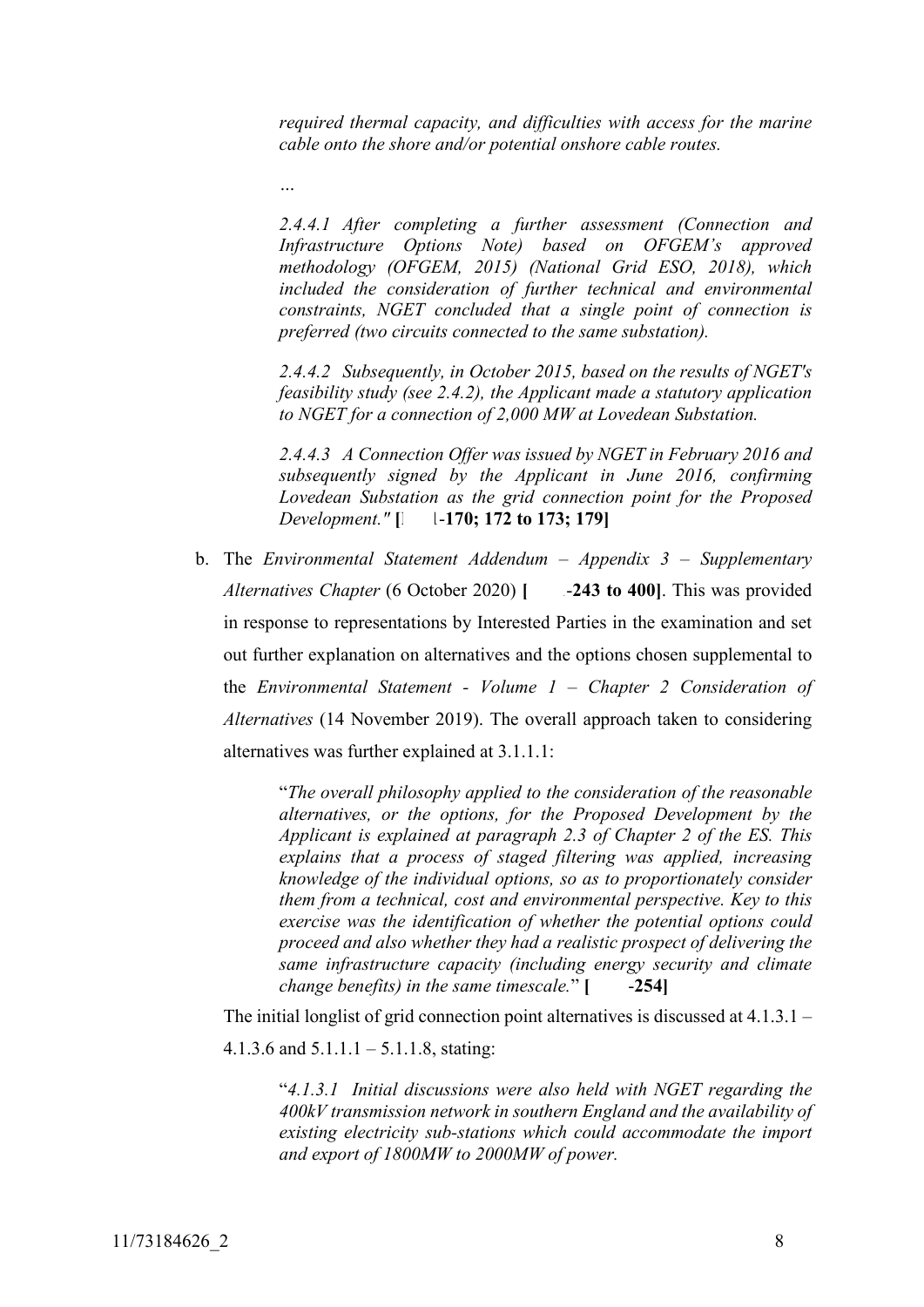*4.1.3.5 To the west of but within this search region, the 970MW Navitus Bay wind farm, off the Isle of Wight, was due to connect into Mannington substation. Further west, the FABLink 1400MW interconnector was due to connect into Exeter substation. NGET informed that the connection of a new interconnector in this region would have the effect of overloading the transmission lines, due to the power flows travelling from the west to east i.e. heading towards the major load centre of London.* 

*4.1.3.6 Taking into account those existing and future planned connections and the constraints of the network as a consequence, and in turn considering the opportunities provided by the network where those constraints were not apparent, the substations within the area identified by the red curve were taken forward for consideration. The consideration of those substations and the grid connection options is discussed below in section 5 to this supplementary chapter.*

*…*

*…*

*5.1.1.5 Whilst the position of NGET was that the other substations represented similar connection issues to the sites taken forward, save for Bolney which was excluded because that part of the NETS was already constrained due to existing and planned future connection, the Applicant's preliminary views at the time on the suitability of the remaining substations were as follows:*

- *Mannington – the shared connection point with the 970MW Navitus Bay wind farm raised technical concerns;*
- …

*…*

*5.1.1.7 As mentioned above at paragraphs 4.1.3.5 and 5.1.1.5, a connection agreement for the 970MW Navitus Bay offshore wind farm was in place in relation to the Mannington substation when the feasibility study was carried out, and therefore it was not considered to be suitable for the proposed connection. Although that project was later abandoned, the connection agreement remained in place with the developers of Navitus Bay offshore wind farm for some time following the feasibility study, during which significant progress was made advancing the proposals for Proposed Development. As a result it was not reasonable for the Applicant to re-consider the potential for a connection at Mannington at that later stage, and this was not considered further.*"  $\lceil \cdot \cdot \cdot \cdot \cdot \cdot \rceil$  -260 to 264]

c. The *Applicant's Post Hearing Notes – Appendix 6 – Technical Note – Consideration of Alternatives (Connections)* (1 March 2021) [408 to 413].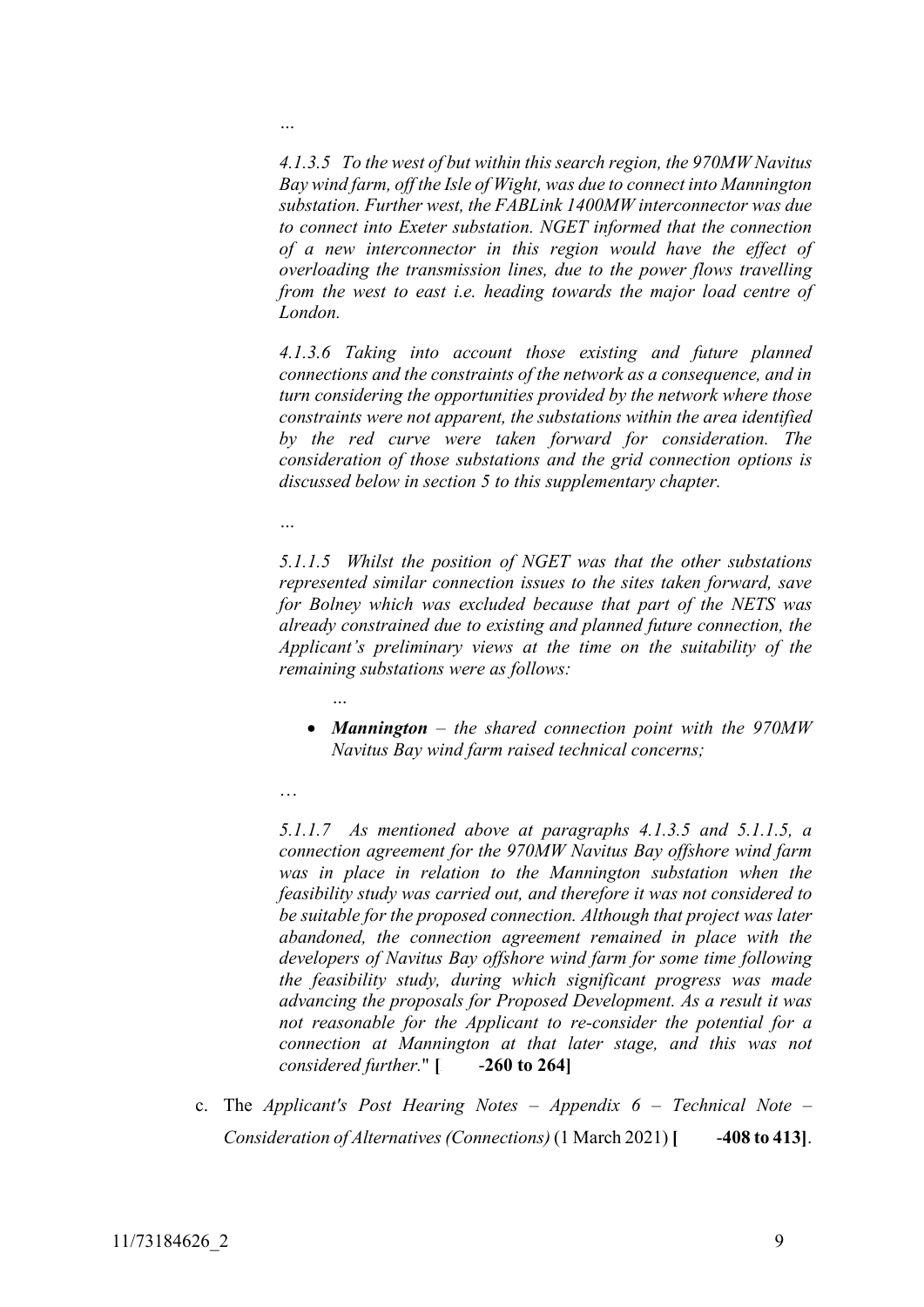Further to the submissions of NG ESO dated 25 January 2021 set out at paragraph 19 below, this stated:

## *"NATIONAL GRID ASSESSMENT*

*In addition to Lovedean, Bramley and Chickerell, NG ESO had earlier identified Mannington, Marchwood, Nursling, Fawley, Botley Wood, Fleet and Bolney sub-stations as located within the study area boundary. …*

*The Applicant understands these were not taken forward for detailed assessment primarily on the basis that;*

*(i) they were deemed by National Grid to be unfeasible; or* 

*(ii) they would require the same reinforcement works as determined for Lovedean, Bramley or Chickerell plus additional reinforcement works.*

*The Applicant understands that all of the sub-stations considered would have required system reinforcement because of the significant flows of power generated or imported in the South-West and South-East of England to load centres north of the "SC1" planning boundary (i.e. London) in any case and there was no connection location that would not have been encumbered by requirements for such additional works. While such additional works to be carried out by National Grid, would have been similar in nature, all substations, which were not taken for further assessment, would have presented their specific challenges and additional costs.*

…

#### *OTHER SUB-STATIONS*

*Sub-stations at Mannington, Marchwood, Nursling, Fawley and Botley Wood had other challenges and restrictions:*

*…*

*iv. Mannington sub-station may not be suitable for extension at all due to the position of existing Static Var Compensation (SVC) within the substation and because there are residential properties in close proximity on three sides. It is also relevant that Navitus Bay offshore wind farm of nearly 1GW capacity was planned to connect there. In the Applicant's opinion, connecting to Mannington sub-station would have been deemed not feasible.*

## *…*

### *CONCLUSION*

*Among all the sub-substations along the south coast, Lovedean provides the most direct and least constrained route to evacuate power from AQUIND Interconnector towards consumption centres in the south as*  well as to the north, including London, as well as to supply AQUIND *Interconnector with power since most generation is further north.*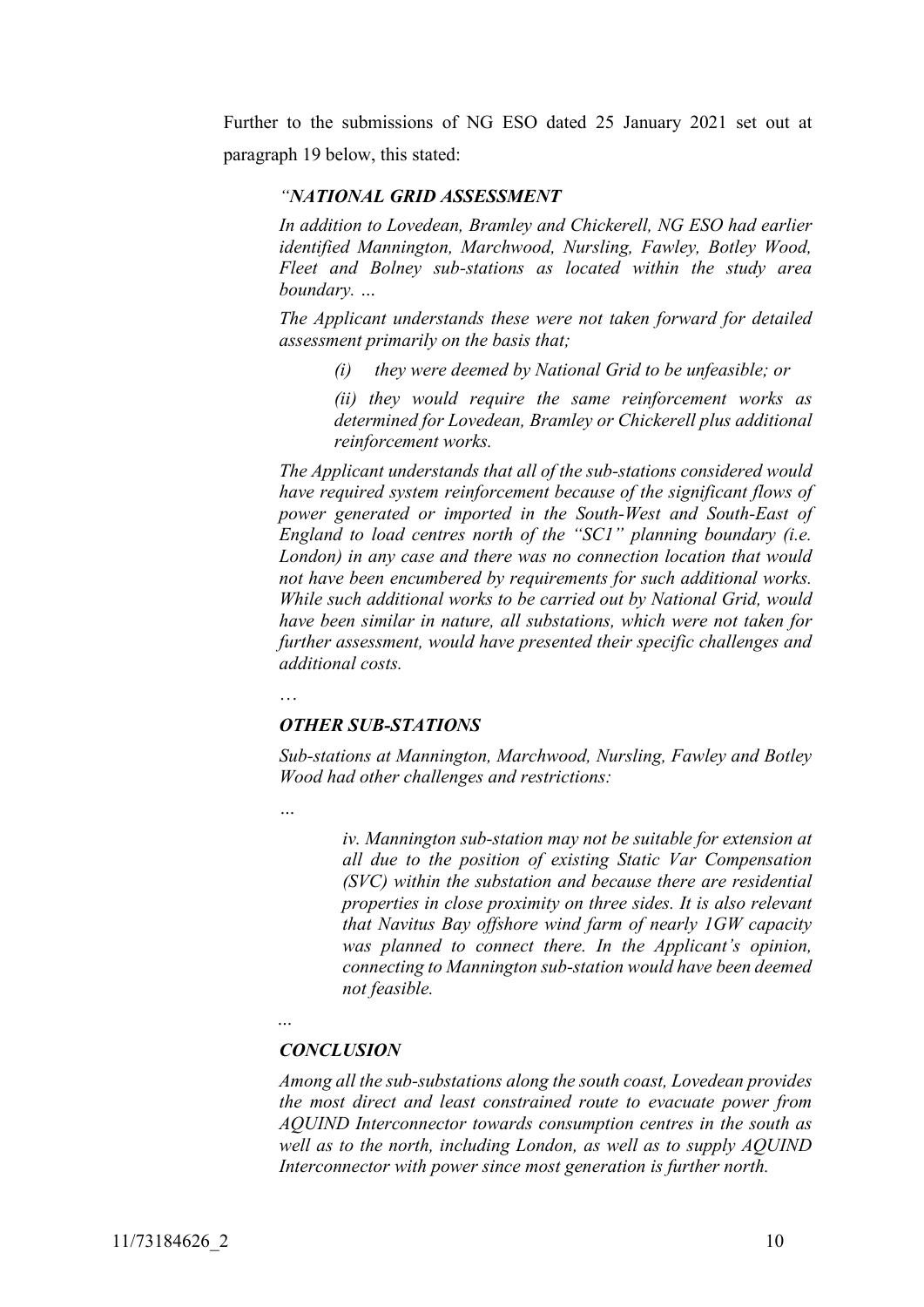*The selection of the other sub-stations would have resulted in the need*  for more extensive additional works which would increase the cost of *such works to both National Grid and the project and the time that it would take for the interconnector to become operational.*" [Allequarrow-410 **to 412]**

- 18. Detailed information on alternatives was also provided to the examination by NG ESO. NG ESO is the system operator of the National Electricity Transmission System ("**NETS**"). NG ESO explained the following:
	- a. Parties such as the Claimant who are considering connecting to the NETS may ask for a feasibility study prior to making their connection application. In respect of the Project, the Claimant commissioned a feasibility study which was undertaken and completed between December 2014 and November 2015, with the final version issued in January 2016. The feasibility study assessed the effect of the connection into the transmission system in the area being considered and the cost benefit analysis of various connection points.
	- b. The output of the feasibility study was fed into the subsequent Connections and Infrastructure Options Note ("**CION**") process. The CION process is a collaborative process between relevant parties, including the owner and operator of the NETS and the developer (i.e. the Claimant). At the time of the CION process in the present case, the parties included NGET in its roles as both system operator and owner of the transmission system. The role of system operator was separated out from NGET in April 2019 to NG ESO. The CION process is designed to identify the most economic and efficient point for the connection between the transmission system and the developer's system, which includes consideration of environmental impacts, local disruption, and consenting. It is undertaken by NG ESO and NGET in accordance with their statutory licence obligation contained in section 9 of the Electricity Act 1989 (as amended by the Utilities Act 2000) to develop and maintain an efficient, coordinated and economical system of electricity transmission.
	- c. The CION process identified the preferred option as being a connection to the Lovedean substation.
- <span id="page-10-0"></span>19. NG ESO's submissions to the examination included written comments in respect of alternative connection points on 30 November 2020, 25 January 2021, and 16 February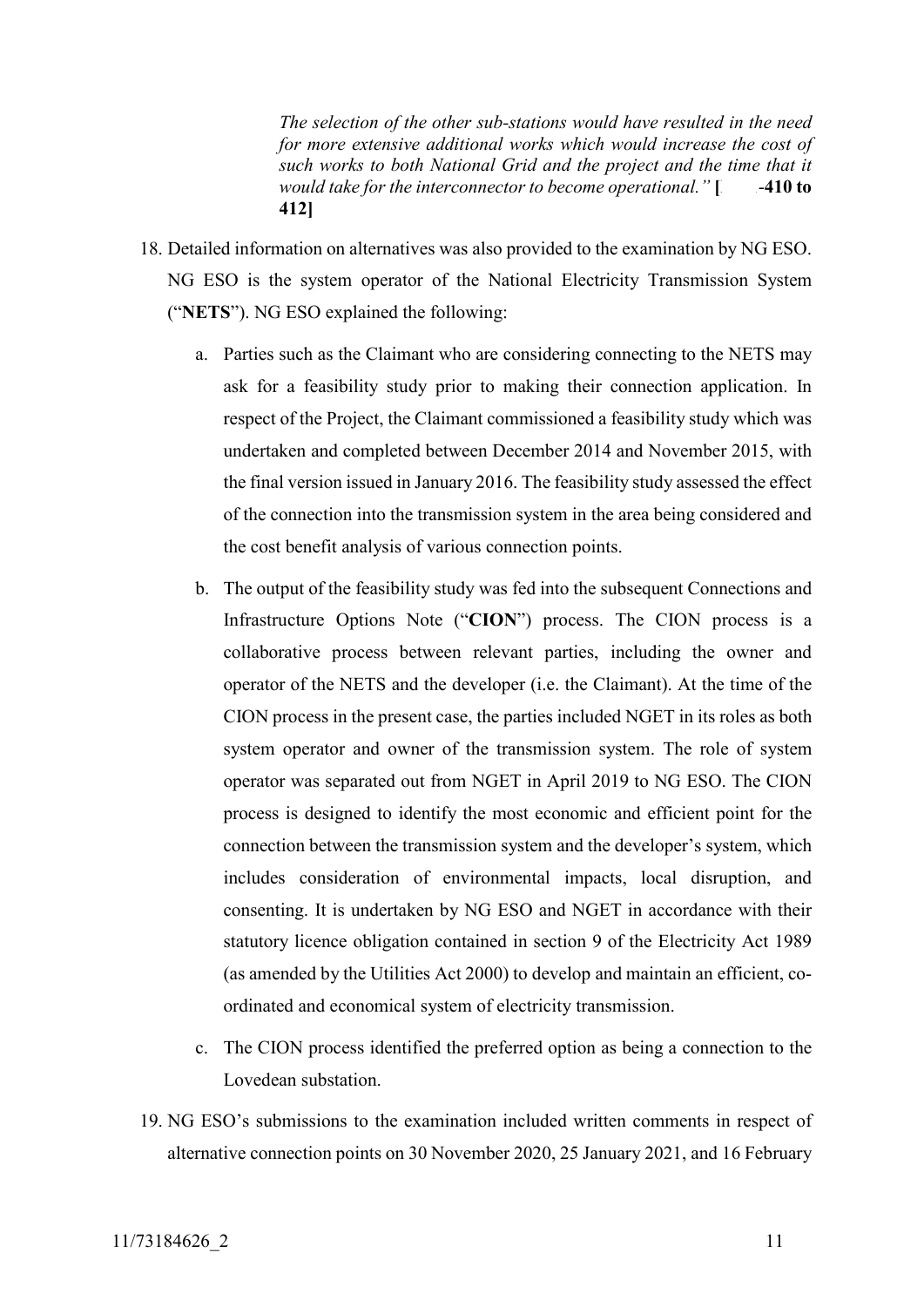2021 **[KG1**-**401 to 402; 403 to 405; 406 to 407]**. NG ESO explained in its 25 January 2021 submission why, inter alia, Mannington substation was not taken forward as a preferred option in the CION (page 2):

"*In the case of AQUIND Interconnector, the CION did not progress with 7 existing substations. Bolney, Botley Wood, Fawley, Marchwood, Nursling, Mannington and Fleet these substations were not taken forward to the next stage of the CION due to the following reasons:*

*1. Options to the West of Lovedean required all or nearly all the same network reinforcements as a connection at Lovedean plus additional reinforcements to either get the power to Lovedean or reinforcements to the west to Exeter substation and as far northwards as Minety.*

*With the above considerations in mind these 7 substations were not taken forward for further assessment. This is because these sites would likely have resulted in more overall reinforcements, which would therefore lead to more environmental impact, and increased costs to the GB consumer. The extent of these additional works will vary from site to site but may involve new overhead lines or cables, additional operational equipment and multiple substation extensions in addition to the works identified for a connection at Lovedean."*  $\lbrack 1 - 404 \rbrack$ 

20. The ExA was content that informed and robust choices were made in the selection process leading to Lovedean being shortlisted as the most suitable grid connection point  $(ExAR 5.4.28)$   $\lceil \cdot 1-515 \rceil$ . No contrary evidence had been submitted to show that there was an alternative which would be technically feasible or would lead to lesser environmental effects compared to the Proposed Development (ExAR 5.4.31) [ **515]**. The assessment of alternatives was sound, with the ExA being content that the Claimant had provided adequate information to describe and explain its assessment of alternatives in relation to the social and environmental effects, technical feasibility and costs and that the requirements of NPS EN-1 and the EIA Regulations had been met (ExAR 5.3.33) **[KGU41-515 to 516]**. There was no policy or legal requirement to lead the ExA to recommend that consent be refused for the Proposed Development in favour of another alternative  $(ExAR 5.4.34)$   $\begin{bmatrix} \end{bmatrix}$  -516].

## **Defendant's requests for information after the close of the examination**

*…*

- 21. On 13 July 2021 the Defendant issued a request for information and updates from the Claimant in respect of the Application. The Claimant responded on 23 July 2021.
- 22. On 2 September 2021 the Defendant issued a second request for information from the Claimant in respect of the Application. The Claimant responded on 16 September 2021.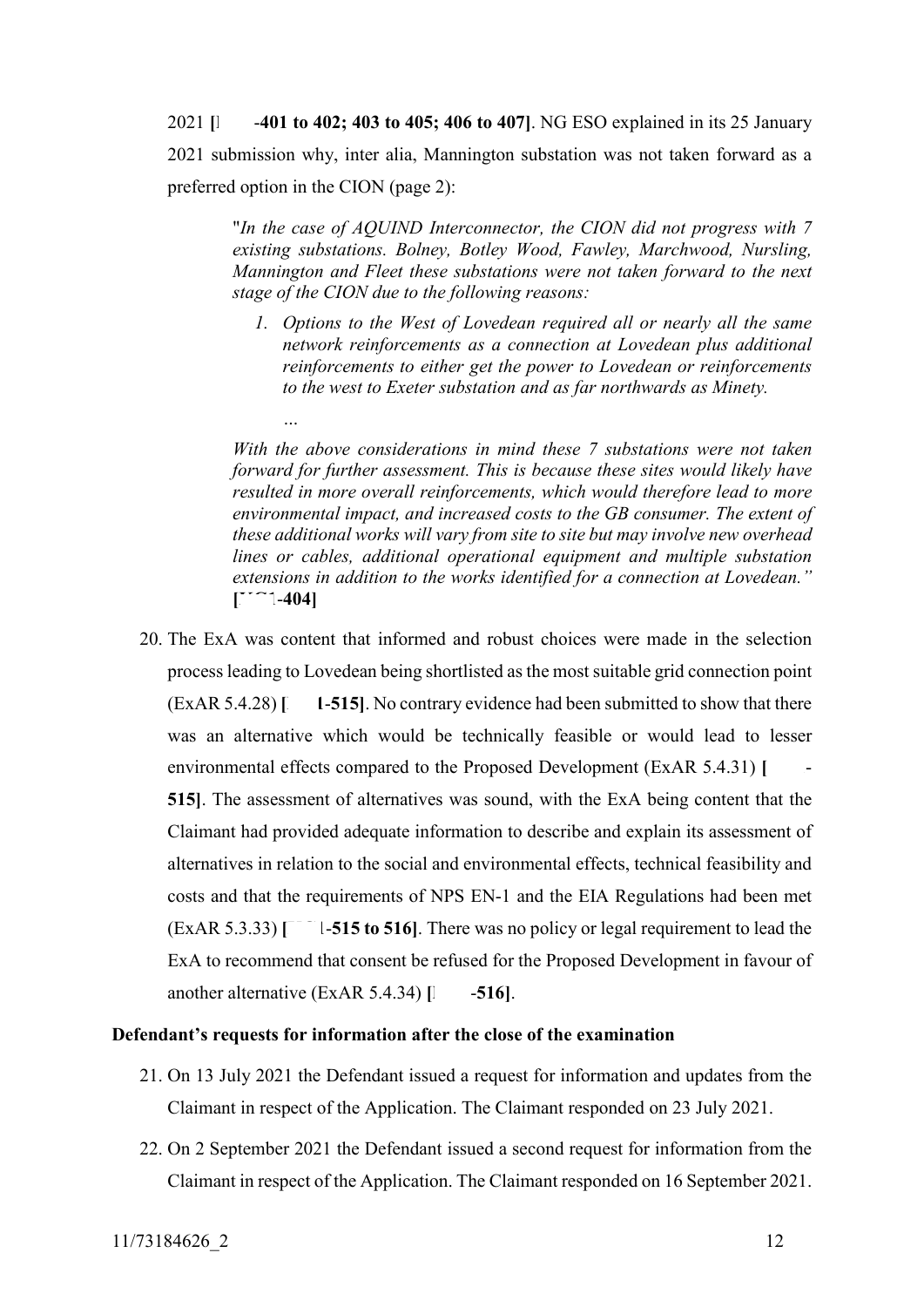<span id="page-12-0"></span>23. On 4 November 2021 the Defendant issued a third request for information from the Claimant in respect of the Application, seeking information regarding (inter alia) consideration of alternatives and on how the construction programme for the Proposed Development will be managed to avoid causing delay to the North Portsea Island Coastal Defence Scheme (the "**Third Information Request**") | -789 to 791]. The request stated on this subject:

## *"Consideration of Alternatives*

*4. The Secretary of State notes that the document Environmental Statement Addendum – Appendix 3 – Supplementary Alternatives Chapter states that ten existing substations were evaluated as part of a feasibility study carried out by National Grid Electricity Transmission. One of the substations which was assessed in the feasibility study was the substation at Mannington. That substation was not considered to be suitable for the proposed connection because, at the time of the feasibility study, there was already a connection agreement in place for the proposed Navitus Bay offshore wind farm. The Addendum notes that the Navitus Bay project was subsequently abandoned but the connection agreement remained in place "for some time following the feasibility study" during which "significant progress" was made on the AQUIND interconnector proposal meaning that it was not reasonable for the Applicant to re-consider the potential for a connection at Mannington at that later stage.*

*5. The Secretary of State is aware that the decision to refuse development consent for the Navitus Bay development was taken on 11 September 2015. He would be grateful for clarification from the Applicant in respect of how long the connection agreement for the Navitus Bay development remained in place following that refusal, what enquiries the Applicant made in respect of the potential use of the Mannington substation following the refusal of the Navitus Bay project and at what stage the development of the AQUIND interconnector project was when the connection agreement ended.*" [Alternative *noint 190]* 

24. On the subject of the North Portsea Island Coastal Defence Scheme, the Third Information Request stated:

#### "*North Portsea Island Coastal Defence Scheme*

*6. The Secretary of State notes the concerns raised by Portsmouth City Council regarding the potential impact of the proposed AQUIND Interconnector on the construction programme for the North Portsea Island Coastal Defence Scheme ("NPICDS"). The Secretary of State understands that the same six construction compound areas required for the NPICDS are also required for the proposed AQUIND Interconnector.* 

*7. The Secretary of State therefore requests that the Applicant provides further information detailing how the construction programme and use of the relevant construction compounds for the proposed AQUIND Interconnector will be managed to avoid causing delay to the NPICDS construction programme.*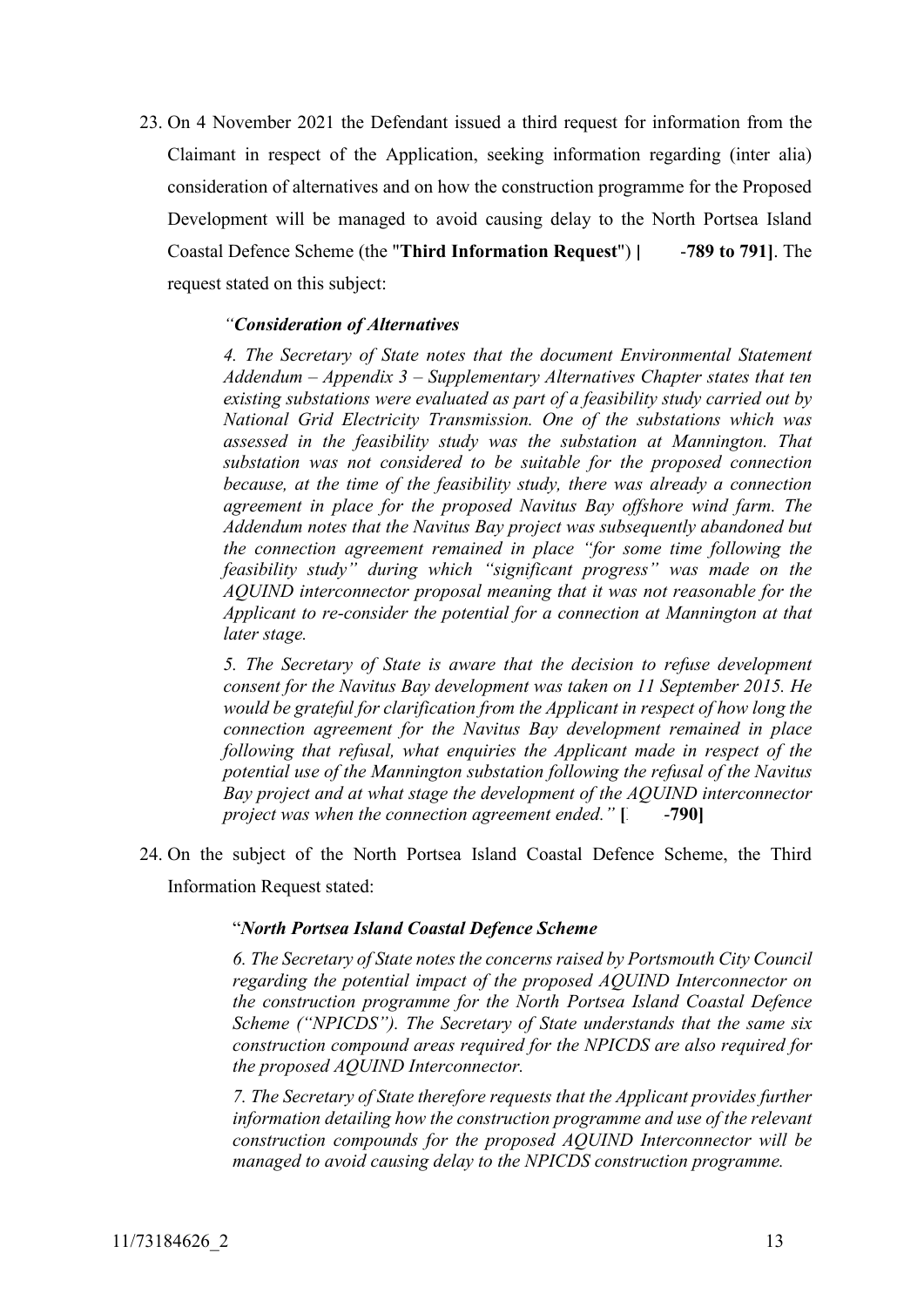*8. The Secretary of State also requests an update from the Applicant on the proposed co-operation agreement between the Applicant and Portsmouth City Council.*" [46-790]

25. The Claimant responded to the Third Information Request on 18 November 2021 **-792 to 847].** On the issue of how long the connection agreement for Navitus Bay was in place following the refusal of development consent for that project, what enquiries the Claimant made in respect of the potential use of the Mannington substation following that refusal and at what stage the development of the Proposed Development was when the connection agreement ended for Navitus Bay to Mannington was known to be cancelled the Claimant stated:

> *"2.14 Following the refusal of development consent for the Navitus Bay offshore wind farm, the Applicant made enquiries with NGET on 14th October 2015 regarding the impact of that refusal on the Feasibility Study which was being undertaken and known to be near completion. The Applicant has not been able to locate a response to this query, though it was understood by the Applicant that at this time that refusal would have been subject to the six week legal challenge period provided for by section 118 of the Act and as such the connection agreement for Navitus Bay would have remained in place.*

> *2.15 At a meeting with NGET in January 2016, following the issue of the final version of the Feasibility Study report and prior to the further CION processes which led to the issue of the CION in March 2016, it was noted that the Navitus Bay offshore wind farm had formally been removed from the list of future connections. It was therefore at this point in time that the Applicant was aware that the connection agreement for Navitus bay offshore wind farm to Mannington Substation was no longer in place.*

> *2.16 As is noted above, the Feasibility Study including the cost benefit analysis exercise was completed in November 2015, with the final version of the Feasibility Study report issued in January 2016. To include Mannington Substation in the shortlist of grid connection points for the Feasibility Study at this stage would have required the Feasibility Study process to restart, resulting in a further 10-12 months of work and the Applicant would not have been able to progress with its regulatory and other submissions until the further process was complete. This would also have meant that the place of the Proposed Development in the list of future connections would have been lost. In effect, the Proposed Development would have been significantly delayed and placed at a commercial disadvantage. It would also have resulted in the incurrence of significant cost in the form of NGET's fees and cost to the Applicant. The costs incurred to date for the Feasibility Study would also have become abortive.*

> *2.17 It was the view of the Applicant that for it to be reasonable to restart the Feasibility Study exercise to further consider the potential for a connection to Mannington Substation, noting the significant delay and cost this would have incurred, there would have needed to be a convincing justification for why Mannington Substation may have been preferable to Lovedean Substation.*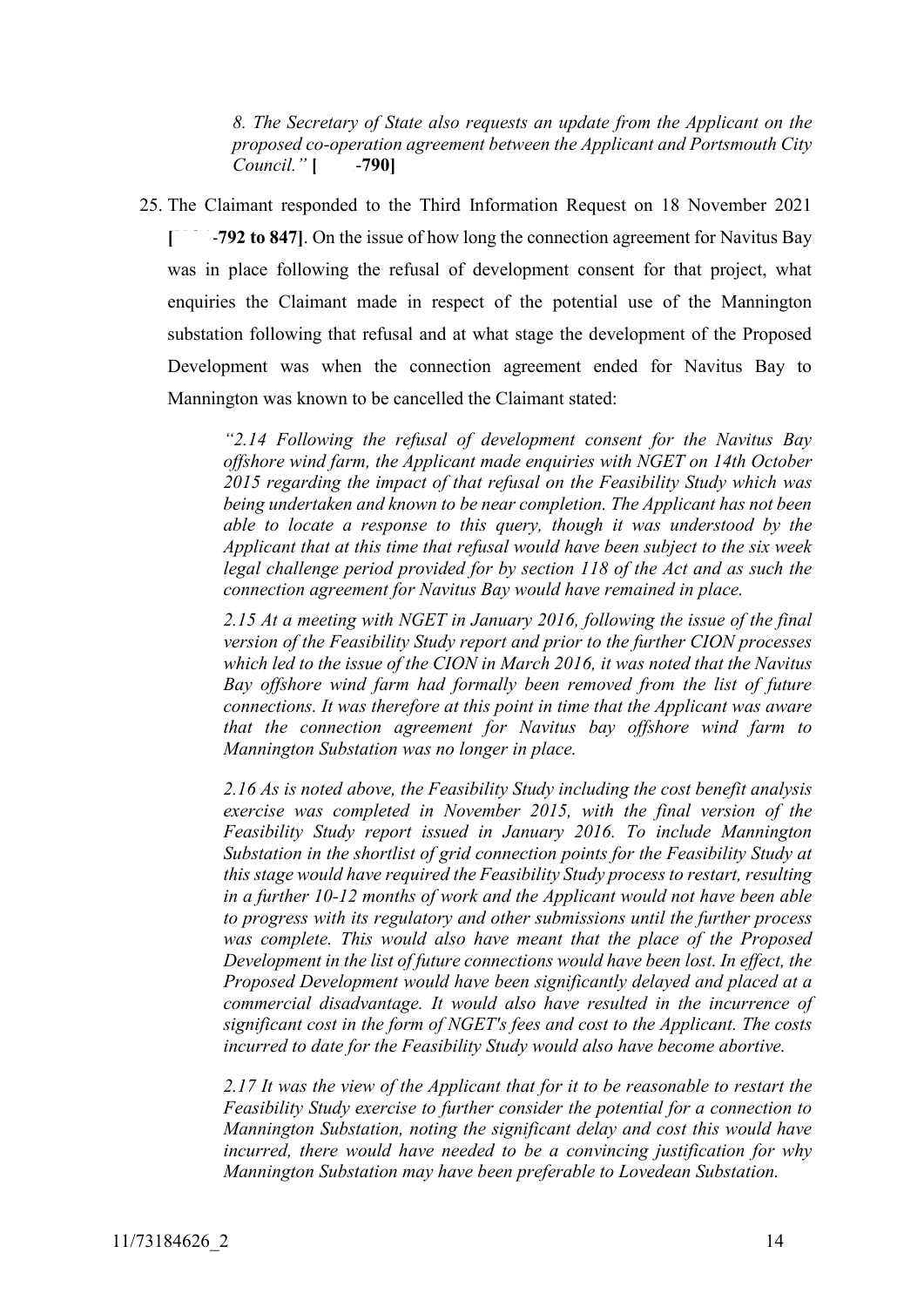*2.18 As is noted above, NGET had already identified that Mannington Substation was not preferable to Lovedean, on the basis that additional reinforcements would have been required to either get the power to Lovedean or reinforcements to the west to Exeter substation and as far northwards as Minety and that this would have led to more environmental impact, and increased costs to the GB consumer.*" $[]$  [-799 to 800]

<span id="page-14-0"></span>26. The Claimant also re-iterated the multiple reasons why Mannington substation was not taken forward in light of the misunderstanding expressed by the Defendant in paragraph 4 of the Third Information Request, including (but not limited to) the greater need for network reinforcements, and the resultant increased environmental impacts and costs, with a *supplementary* consideration on the part of the Claimant being the shared connection point with the Navitus Bay windfarm:

> *"2.6 With specific regard to why Mannington Substation was not taken forward for systems analysis following the initial evaluation, as is detailed in the letter submitted by NG ESO dated 25 January 2021 (REP7-109):*

*2.6.1 "Options to the West of Lovedean required all or nearly all the same network reinforcements as a connection at Lovedean plus additional reinforcements to either get the power to Lovedean or reinforcements to the west to Exeter substation and as far northwards as Minety";*

*2.6.2 "these sites would likely have resulted in more overall reinforcements, which would therefore lead to more environmental impact, and increased costs to the GB consumer".*

*2.7 In addition to NG ESOs reasons for why Mannington Substation was not taken forward for systems analysis, as is detailed at paragraph 5.1.1.5 of the Supplementary Alternatives Chapter the Applicant's preliminary view at the time on the suitability of Mannington Substation was that the shared connection point with the 970MW Navitus Bay offshore wind farm raised technical concerns.*

*…*

*2.19 The Applicant was also aware that the potential Jurassic Coast landfall locations to provide for a grid connection to Mannington Substation were not preferable to those for a grid connection to Lovedean Substation and, from its consideration of submarine cable approach to Chickerell Substation, that it would also have been necessary for the submarine cables to be longer than to a landfall location to Lovedean and to have crossed the major shipping lane in the English Channel for an increased duration, the IFA2 Interconnector and be subject to additional constraints resulting from difficult subsea conditions and increased environmental protections. This would have resulted in increased constraints and risk associated with both the construction and operation of the interconnector and was one of the reasons why Chickerell was not considered to be a suitable grid connection point for the proposed interconnector.*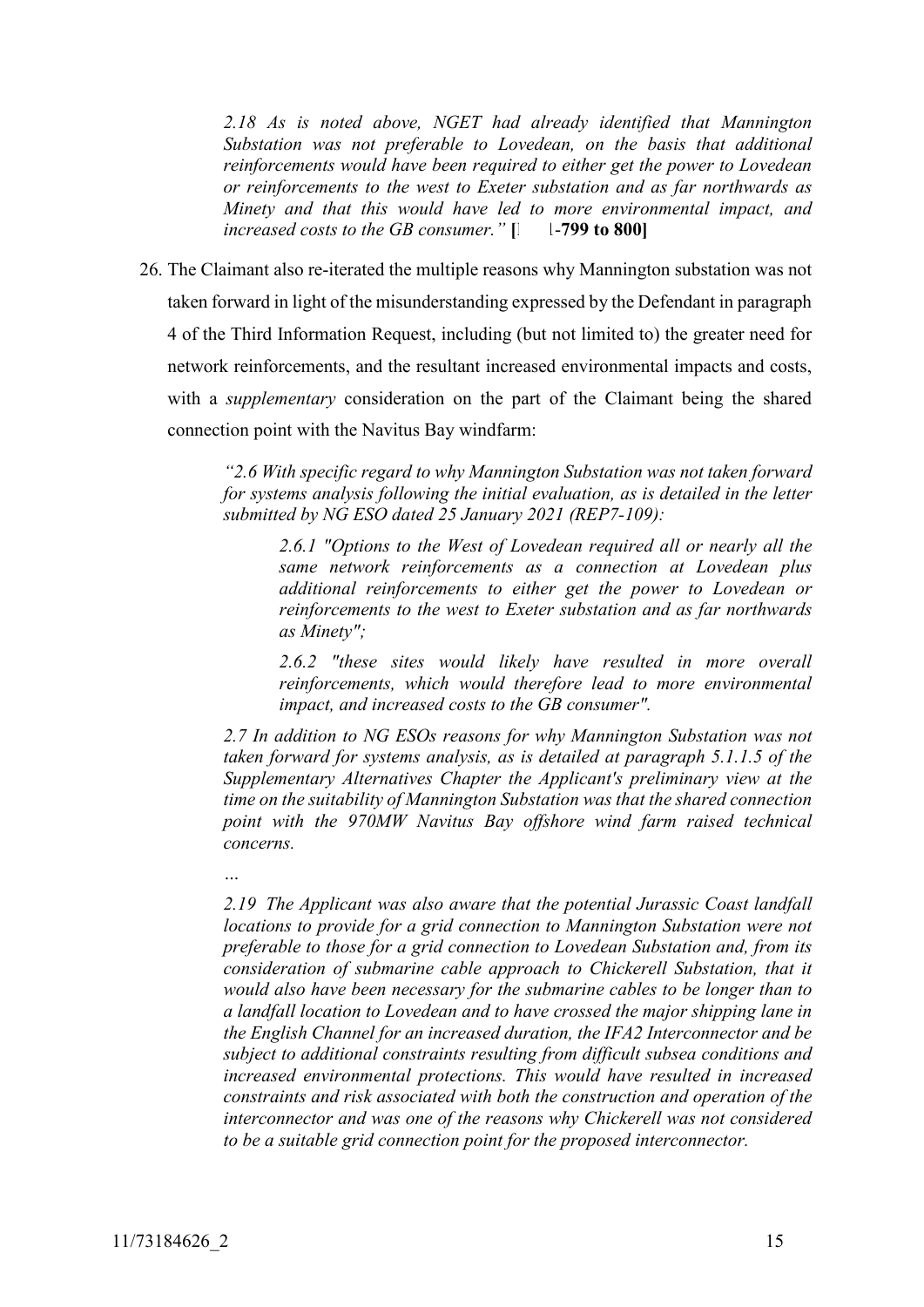*2.20 Taking this into account, as the Applicant did, it was determined by the Applicant that it was not reasonable and/or necessary to further consider Mannington Substation as the grid connection point for the Proposed Development following the completion of the Feasibility Study and this was not considered further.*" [46798; 800]

27. On the issue of the North Portsea Island Coastal Defence Scheme, the Claimant explained the proposed arrangements for managing the relationship between the construction of the Proposed Development and the Coastal Defence Scheme and concluded:

> *"3.10 It is acknowledged by the Applicant that the need for the works to be undertaken in parallel in certain areas does give rise to the potential for delay, but through cooperation and co-ordination it is considered that such delay can be minimised and significant effects avoided and the Applicant is also willing to cover the costs of Portsmouth City Council and Coastal Partners as a consequence.*

*…*

*3.12 Subject to the provision of outstanding information by Portsmouth City Council and Coastal Partners, which was first requested in February 2021 and which is detailed in the draft appended at Appendix 3, the Applicant confirms the Co-Operation Agreement can be finalised and the Applicant remains committed to entering into this to address the concerns of Portsmouth City Council and Coastal Partners and ensure impacts on the NPICDS are minimised and that there are no significant or unacceptable effects.*" [*Netallalong l-***803]**

28. The Claimant received no further request for information from the Defendant before issue of the decision on 20 January 2022. By letter dated 1 December 2021, the Defendant invited comments in response to the Claimant's submission of 18 November 2021 from specific parties (including NGET but not including NG ESO) on certain topics, but not Mannington substation  $[I<sup>-/-</sup>$  855 to 856. NGET responded to the Defendant on 13 December 2021, but only on the specific point requested (which concerned land rights).

## **The decision**

29. The Defendant issued his decision on 20 January 2022 to refuse development consent pursuant to section 114(1)(b) of the Act **[CB1-71 to 89]**.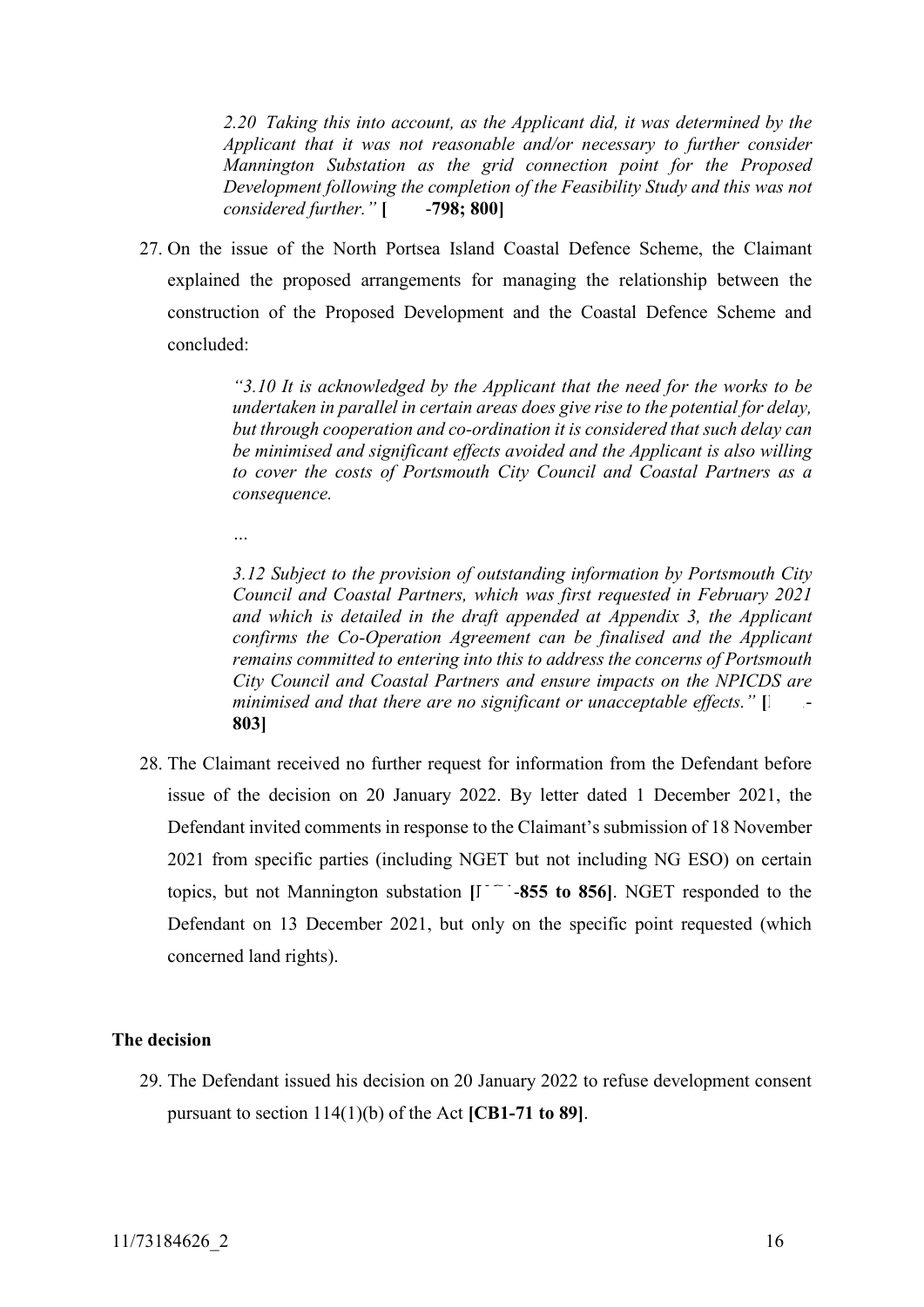- 30. In his decision letter, the Defendant refers to the fact that the ExAR considers the planning balance "*at length*" (DL 3.5) **[CB1-75]**. The Defendant expresses agreement with the ExA's assessment of the adverse effects (DL 3.5 and 7.2) **[CB1-75; 85]**. No disagreement is expressed with any of the ExA's findings on those effects or the weight attributed by it to those adverse effects. It is therefore clear from the Defendant's decision letter that he agreed with the ExA's assessment and conclusions in relation to those matters. The only disagreement with the ExAR is with regard to alternatives (DL 4.1) **[CB1-76]**.
- 31. Notwithstanding the fact that the Proposed Development is of national significance and notwithstanding the content of NPS EN-1 which the Defendant had expressly directed should apply to the determination of the Application, nowhere in his decision does the Defendant engage with the ExA's assessment of the need for the development or the urgency of meeting that need as found by the ExA. In the absence of expressing any disagreement with its findings or any other contrary indications, it must be assumed that the Defendant accepted the ExA's conclusions both on need and the urgency of meeting that need in all material respects.
- 32. To the extent that the Defendant actually engaged with any kind of balance in his decision making, the basis of his decision is that given the number of residual adverse effects of the Proposed Development (claimed to be a significant number, but in fact limited to those identified above at paragraphs  $11(a)$  and  $(c)$ ) he could not be satisfied that the need for the Proposed Development outweighed the harm, because of the claimed failure by the Claimant to adequately re-consider whether Mannington could provide a feasible option for a connection point and the *"possibility"* that a connection at Mannington might have resulted in less adverse impact. This, he states, was a material consideration and one which *"weighs significantly against the proposed Development"* (DL 4.15 – 4.21, 7.3 – 7.4) **[CB1-80 to 82; 85]***.* That was the sole express reason given by the Defendant for disagreeing with the ExA's recommendation.

#### **Law**

33. The Act is the principal legislation governing the examination of an application for development consent and the decision on whether to grant development consent.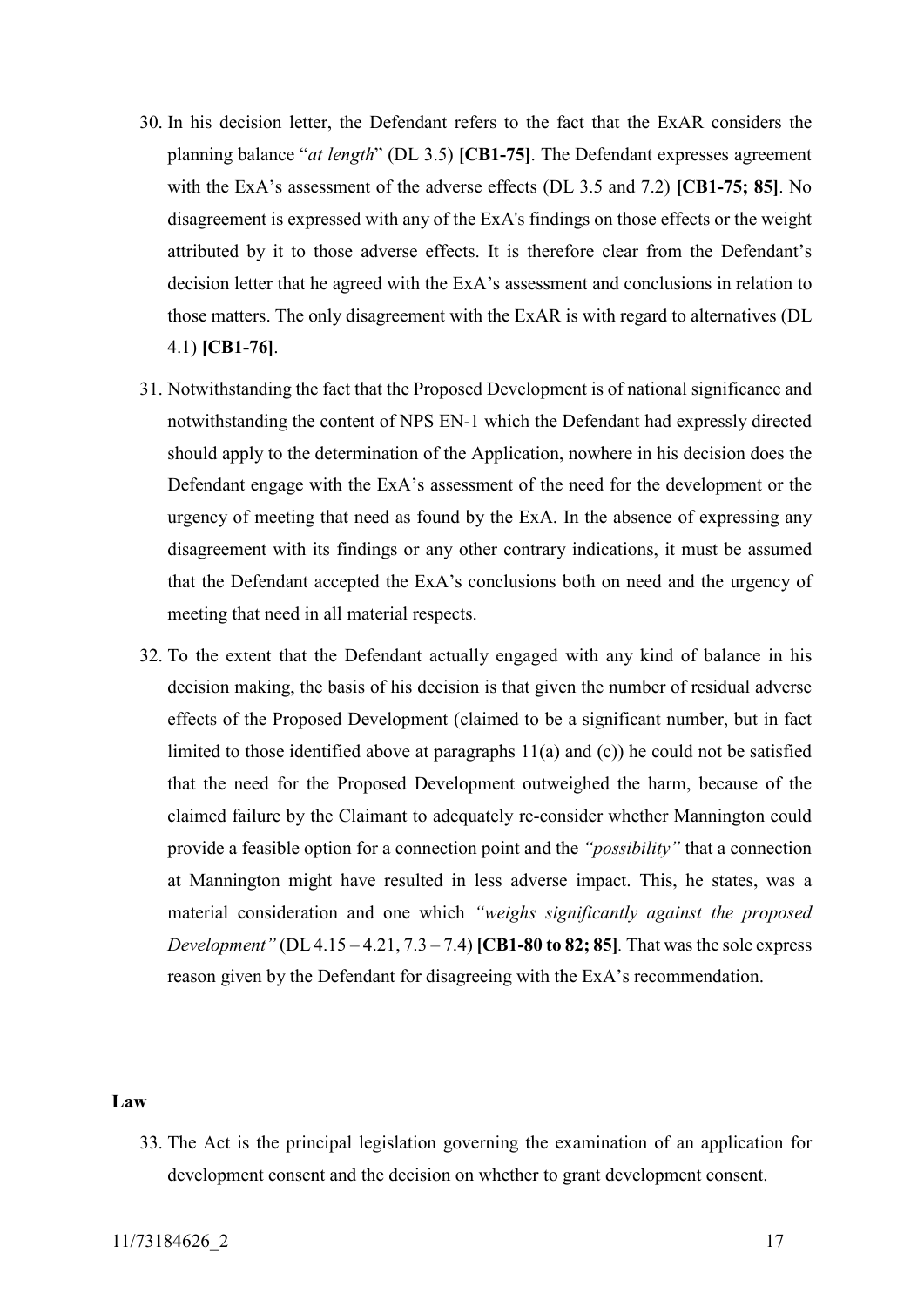- 34. Section 104(1) provides that section 104 applies to an application for an order granting development consent if a national policy statement has effect in relation to development of the description to which the application relates **[CB1-128]**.
- 35. The Section 35 Direction directed that the Overarching National Policy Statement for Energy EN-1 has effect in relation to the application for the Proposed Development. Accordingly, section 104 is engaged in the present case.
- 36. Section 104(2) prescribes the matters to which the Defendant must have regard when deciding the Application, being **[CB1-128]**:
	- a. any relevant national policy statement;
	- b. the appropriate marine policy documents;
	- c. any local impact report;
	- d. any matters prescribed in relation to development of the description to which the application relates; and
	- e. any other matters which the Defendant thinks are both important and relevant to the Defendant's decision.
- 37. Section 104(3) provides that the Defendant must decide the application in accordance with any relevant national policy statement, except to the extent that one or more of subsections (4) to (8) applies **[CB1-128]**. Subsections (4) to (8) apply where **[CB1-128 to 129]**:
	- a. the Defendant is satisfied that deciding the application in accordance with any relevant national policy statement would lead to the United Kingdom being in breach of any of its international obligations;
	- b. the Defendant is satisfied that deciding the application in accordance with any relevant national policy statement would lead to the Defendant being in breach of any duty imposed on the Defendant by or under any enactment;
	- c. the Defendant is satisfied that deciding the application in accordance with any relevant national policy statement would be unlawful by virtue of any enactment;
	- d. the Defendant is satisfied that the adverse impact of the proposed development would outweigh its benefits; or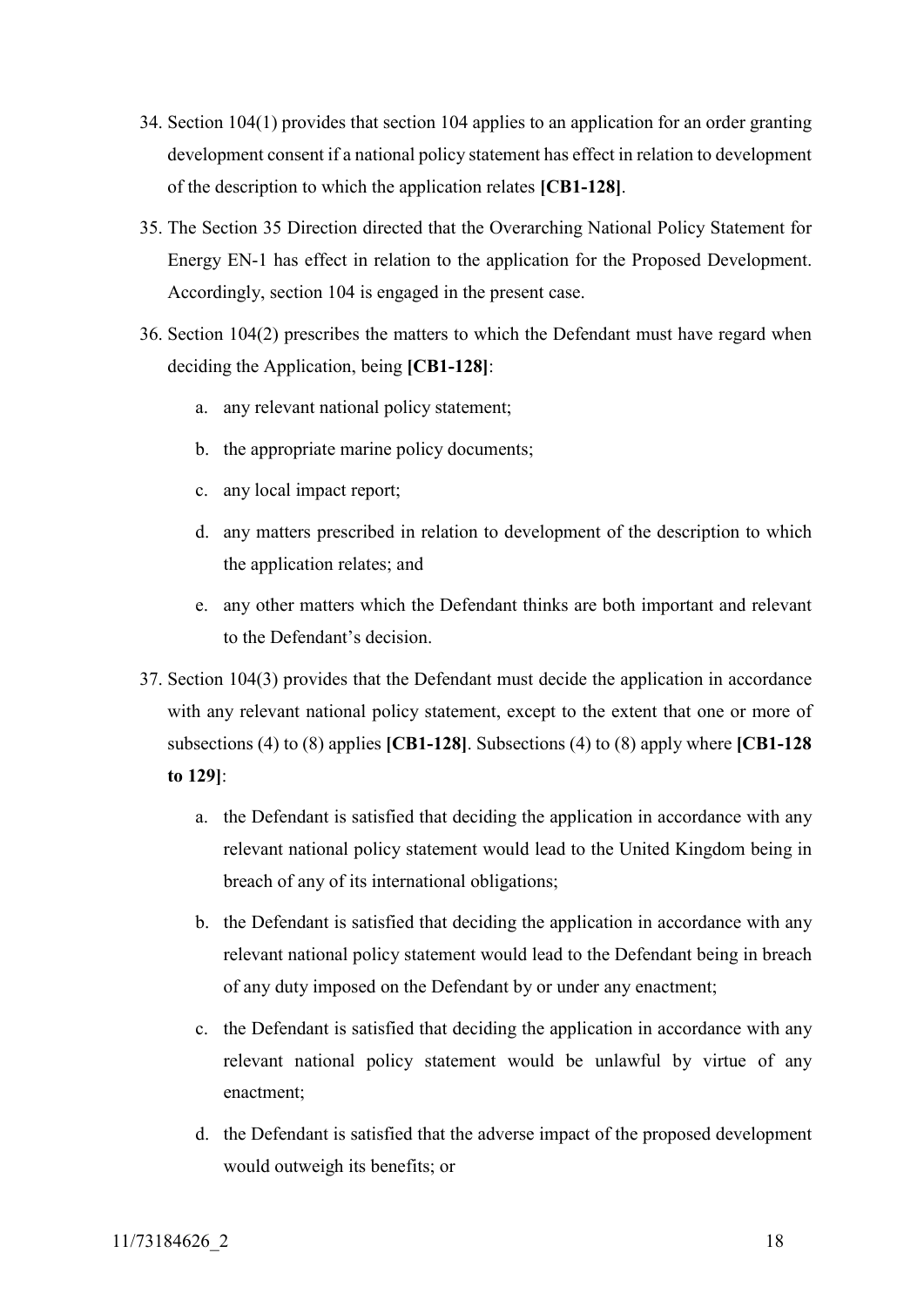- e. the Defendant is satisfied that any condition prescribed for deciding an application otherwise than in accordance with a national policy statement is met.
- 38. Regulation 3(1) of the Infrastructure Planning (Decisions) Regulations 2010 provides that when deciding an application which affects a listed building or its setting, the Defendant must have regard to the desirability of preserving the listed building or its setting or any features of special architectural or historic interest it possesses **[CB1- 135]**.
- 39. Section 116 of the Act imposes a duty on the Defendant to give reasons for a decision to grant or refuse development consent **[CB1-131]**.
- 40. Section 118(2)(a) provides that a court may entertain proceedings for questioning a refusal to grant development consent only if the proceedings are brought by way of a claim for judicial review. Normal judicial review principles apply **[CB1-132]**.
- 41. The judicial principles in respect of whether alternative sites or options may permissibly be taken into account or where they are an "obviously material consideration" which must be taken into account, which include guiding principles as to how such matters should be taken into account, are summarised in the judgment of Holgate J in *R (on the application of Save Stonehenge World Heritage Site Ltd) v Secretary of State for Transport* [2021] EWHC 2161 (Admin) at paragraphs [269] – [274]:

*"269. The analysis by Simon Brown J (as he then was) in Trusthouse Forte v Secretary of State for the Environment (1987) 53 P & CR 293 at 299-300 has subsequently been endorsed in several authorities. First, land may be developed in any way which is acceptable for planning purposes. The fact that other land exists upon which the development proposed would be yet more acceptable for such purposes would not justify the refusal of planning permission for that proposal. But, secondly, where there are clear planning objections to development upon a particular site then "it may well be relevant and indeed necessary" to consider whether there is a more appropriate site elsewhere. "This is particularly so where the development is bound to have significant adverse effects and where the major argument advanced in support of the application is that the need for the development outweighs the planning disadvantages inherent in it". Examples of this second situation may include infrastructure projects of national importance. The judge added that even in some cases which have these characteristics, it may not be necessary to consider alternatives if the environmental impact is relatively slight and the objections not especially strong.*

*270. The Court of Appeal approved a similar set of principles in R (Mount Cook Land Limited) v Westminster City Council [2017] PTSR 116 at [30]. Thus, in the absence of conflict with planning policy and/or other planning harm, the*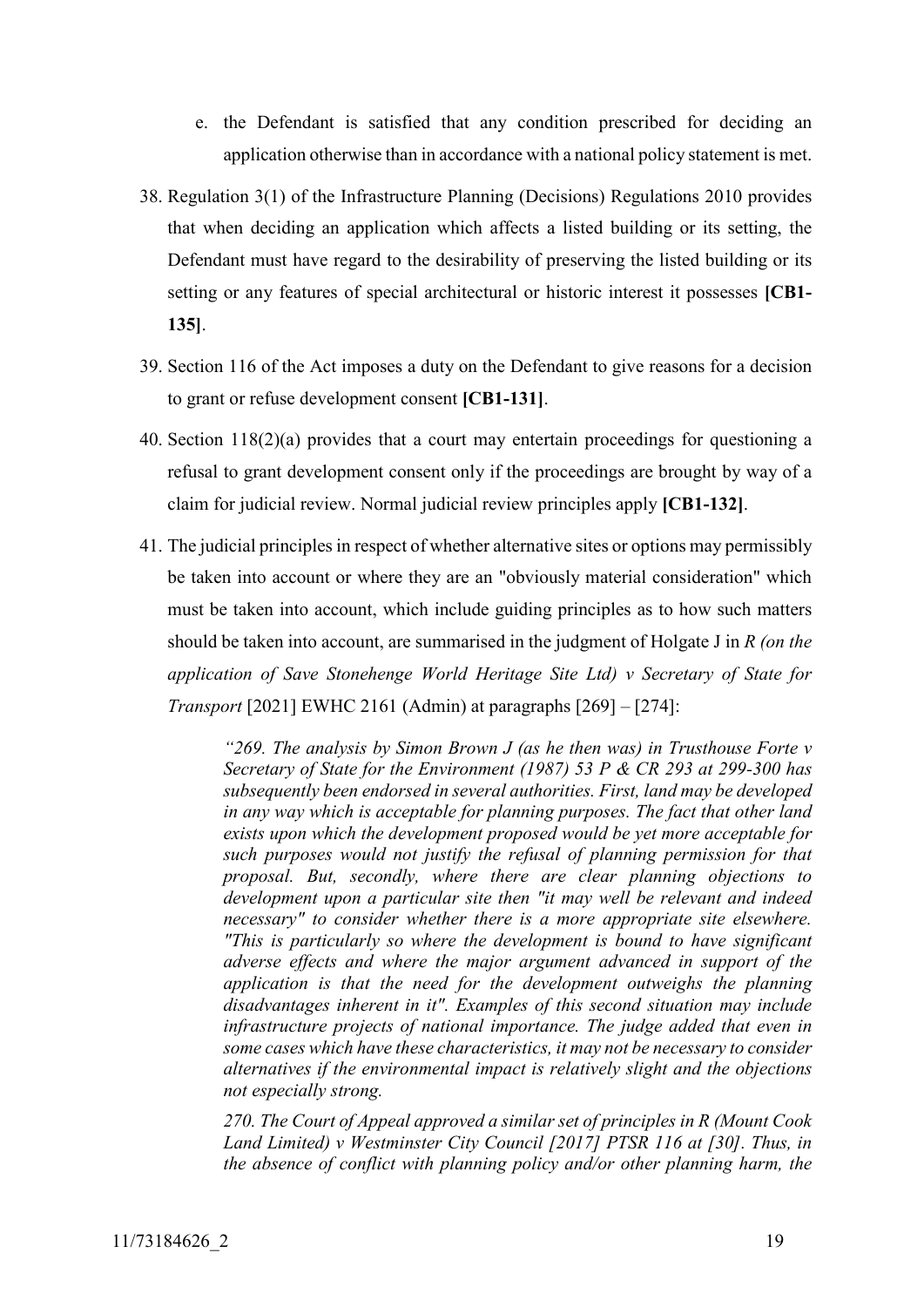*relative advantages of alternative uses on the application site or of the same use on alternative sites are normally irrelevant. In those "exceptional circumstances" where alternatives might be relevant, vague or inchoate schemes, or which have no real possibility of coming about, are either irrelevant, or where relevant, should be given little or no weight.*

*271. Essentially the same approach was set out by the Court of Appeal in R (Jones) v North Warwickshire Borough Council [2001] PLCR 31 at [22] to [30]. At [30] Laws LJ stated:-*

*"… it seems to me that all these materials broadly point to a general proposition, which is that consideration of alternative sites would only be relevant to a planning application in exceptional circumstances. Generally speaking - and I lay down no fixed rule, any more than did Oliver L.J. or Simon Brown J.- such circumstances will particularly arise where the proposed development, though desirable in itself, involves on the site proposed such conspicuous adverse effects that the possibility of an alternative site lacking such drawbacks necessarily itself becomes, in the mind of a reasonable local authority, a relevant planning consideration upon the application in question."*

*272. In Derbyshire Dales District Council v Secretary of State for Communities and Local Government [2010] 1 P&CR 19 Carnwath LJ emphasised the need to draw a distinction between two categories of legal error: first, where it is said that the decision-maker erred by taking alternatives into account and second, where it is said that he had erred by failing to take them into account ([17] and [35]). In the second category an error of law cannot arise unless there was a legal or policy requirement to take alternatives into account, or such alternatives were an "obviously material" consideration in the case so that it was irrational not to take them into account ([16] to [28]).*

*273. In R (Langley Park School for Girls Governing Body) v Bromley London Borough Council [2009] EWCA Civ 734 the Court of Appeal was concerned with alternative options within the same area of land as the application site, rather than alternative sites for the same development. In that case it was necessary for the decision-maker to consider whether the openness and visual amenity of Metropolitan Open Land ("MOL") would be harmed by a proposal to erect new school buildings. MOL policy is very similar to that applied within a Green Belt. The local planning authority did not take into account the claimant's contention that the proposed buildings could be located in a less open part of the application site resulting in less harm to the MOL. Sullivan LJ referred to the second principle in Trusthouse Forte and said that it must apply with equal, if not greater, force where the alternative suggested relates to different siting within the same application site rather than a different site altogether ([45 to 46]). He added that no "exceptional circumstances" had to be shown in such a case ([40]).*

*274. At [52-53] Sullivan LJ stated:-*

*"52. It does not follow that in every case the "mere" possibility that an alternative scheme might do less harm must be given no weight. In the Trusthouse Forte case the Secretary of State was entitled to conclude that the normal forces of supply and demand would operate to meet the need for hotel accommodation on another site in the Bristol area even though no specific*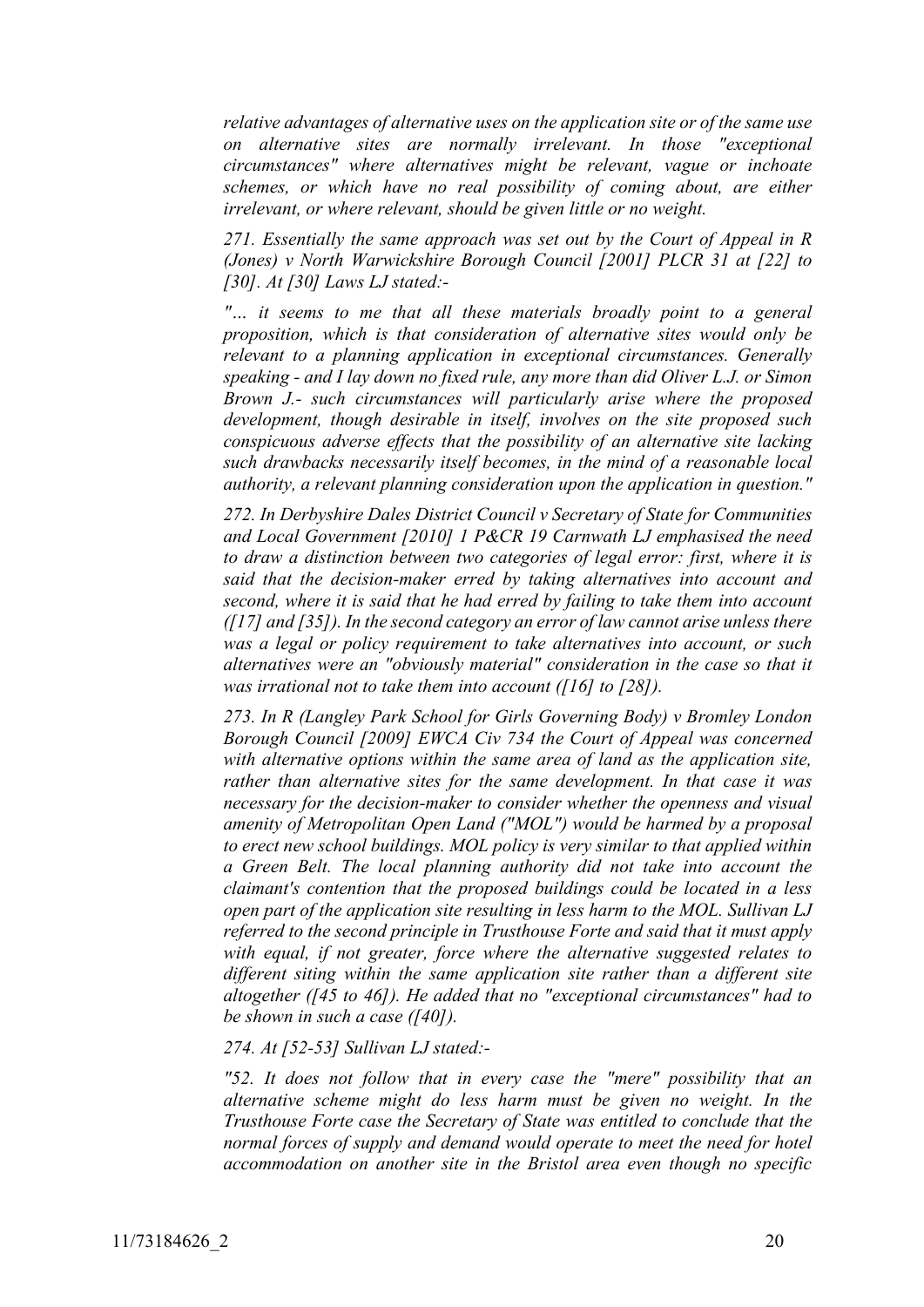*alternative site had been identified. There is no "one size fits all" rule. The starting point must be the extent of the harm in planning terms (conflict with policy etc.) that would be caused by the application. If little or no harm would be caused by granting permission there would be no need to consider whether the harm (or the lack of it) might be avoided. The less the harm the more likely it would be (all other things being equal) that the local planning authority would need to be thoroughly persuaded of the merits of avoiding or reducing it by adopting an alternative scheme. At the other end of the spectrum, if a local planning authority considered that a proposed development would do really serious harm it would be entitled to refuse planning permission if it had not been persuaded by the applicant that there was no possibility whether by adopting an alternative scheme, or otherwise, of avoiding or reducing that harm.*

*53. Where any particular application falls within this spectrum; whether there is a need to consider the possibility of avoiding or reducing the planning harm that would be caused by a particular proposal; and if so, how far evidence in support of that possibility, or the lack of it, should have been worked up in detail by the objectors or the applicant for permission; are all matters of planning judgment for the local planning authority."* 

- 42. Other legal principles relevant to the claim are as follows:
	- a. A decision maker errs in law where expressly or impliedly required by legislation, or policy which has to be applied, to take into account a particular consideration, it fails to do so or where on the facts, the matter was so "obviously material" that it was irrational not to take it into account: *R(ClientEarth) v Secretary of State for Business, Energy and Industrial Strategy* [2020] PTSR 1709 at [99].
	- b. Where the decision maker makes a material mistake as to an uncontentious or objectively verifiable fact which gives rise to unfairness for which a claimant is not responsible, and/or where by reason of the mistake the decision maker fails to take into account a material consideration or takes into account an immaterial consideration, there is an error of law: *R v Criminal Injuries Compensation Board ex p A* [1999] 2 AC 330; *E v Secretary of State for the Home Department* [2004] EWCA Civ 49 at [66].
	- c. The Secretary of State is under a public law duty to take reasonable steps to inform himself so as to be able to answer the question before him. The obligation includes the need to allow the time reasonably necessary to obtain the relevant information: *Secretary of State for Education and Science v Tameside Metropolitan Borough Council* [1977] AC 1014 at 1065B; *R(CPRE*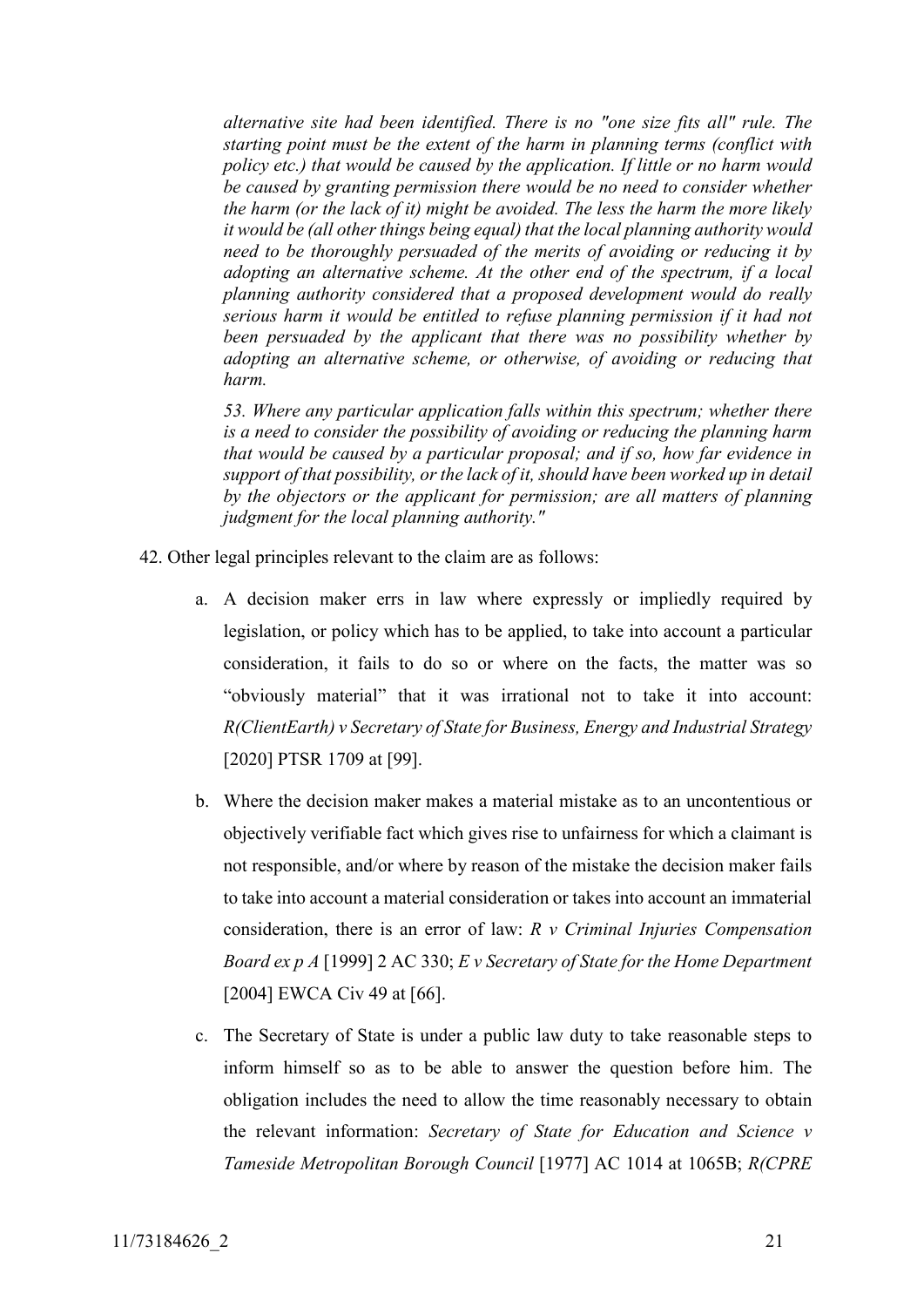*Kent) v Dover District Council* [2018] 1 WLR 108 at [62]; *R(Balagijari) v Home Secretary* [2019] 1 WLR 4647 at [70].

- d. Any party to planning proceedings, including under the Act, is entitled (i) to know the case which he has to meet and (ii) to have a reasonable opportunity to adduce evidence and make submissions in relation to that opposing case. If there is procedural unfairness which materially prejudices a party, that may be a good ground for quashing the decision: *Hopkins Development Ltd v SSCLG* [2014] PTSR 1145 at [62]; *Halite Energy Group Ltd v SSECC* [2014] EWHC 17 at [82].
- e. Reasons given for a decision must be intelligible, adequate and enable the reader to understand why the matter was decided as it was: *South Bucks DC v Porter* (No 2) [2004] 1 WLR 1953. The question is whether the reasons given leave room for genuine, as opposed to forensic, doubt as to what was decided and why: *R (CPRE Kent) v Dover District Council* [2017] UKSC 79 at [42]. Reasons can be briefly stated and there is no requirement to address each and every point made, provided that the reasons explain the decision maker's conclusions on the principal important controversial issues. In circumstances where the Secretary of State disagrees with a recommendation from a planning inspector, there is no different standard of reasons: see *ClientEarth v SSBEIS* [2020] PTSR 1709 at [146] and *SSCLG v Allen* [2016] EWCA Civ 767 at [19]. However, "*if disagreeing with an inspector's recommendation the Secretary of State is required to explain why he rejects the inspector's view*": *Horada v SSCLG*  [2016] EWCA Civ 169 at [40]. Reasons do not need to be given for the way in which every material consideration has been dealt with: *HJ Banks & Co Ltd v SSCLG* [2019] PTSR 668. However, if a decision maker is going to depart from a relevant policy, it must acknowledge that fact and give clear reasons so that the recipient of the decision will know why it is being made as an exception to the policy and the grounds on which the decision is made: *Gransden & Co Ltd v SSE* (1987) 54 P&CR 86 at 94.

### **Overarching National Policy Statement for Energy (EN-1)**

43. NPS EN-1 (in Part 4) under the heading "Assessment Principles" provides that, given the level and urgency of the need for infrastructure of the types covered by the energy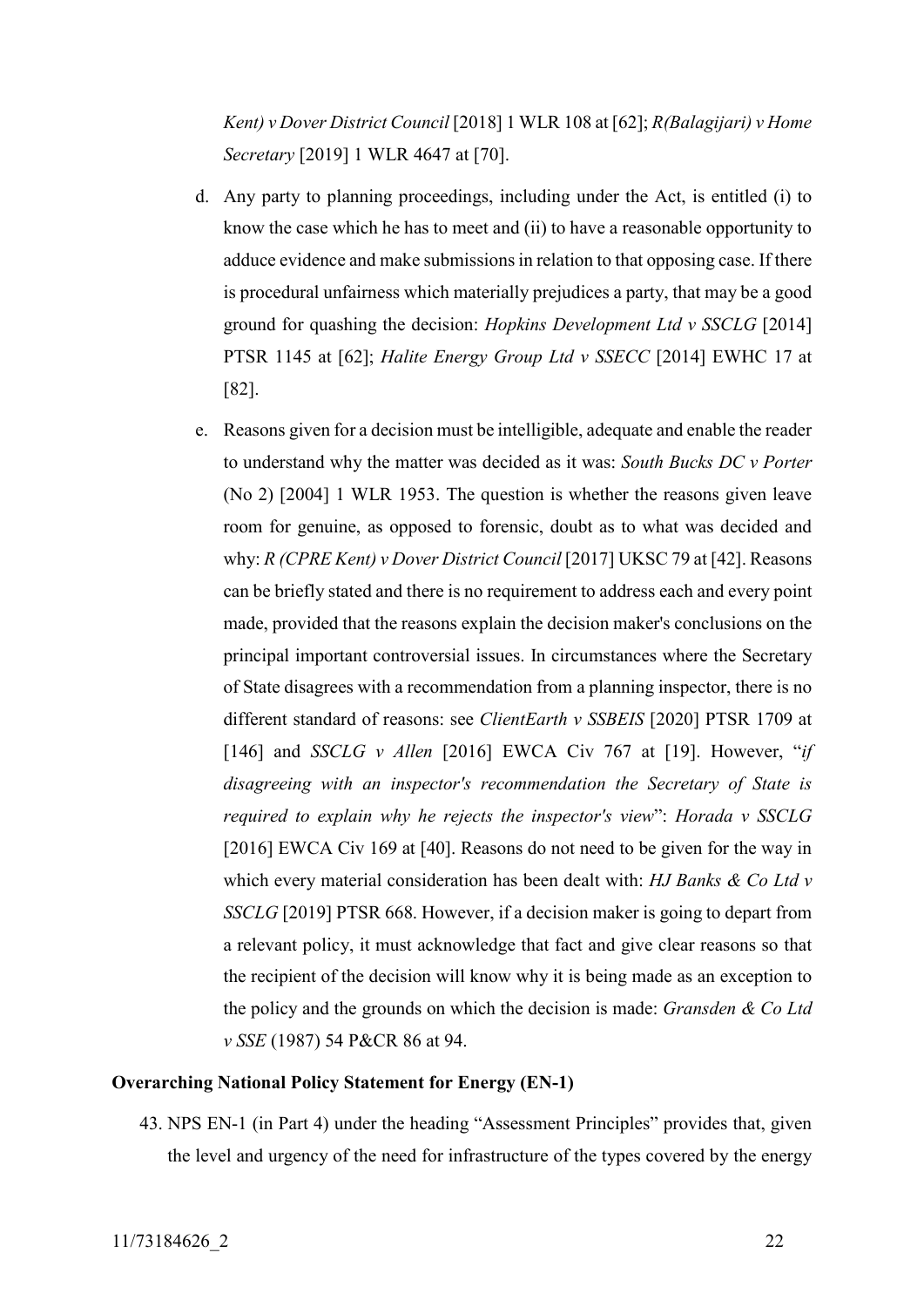NPSs the Defendant should start with a presumption in favour of granting consent to applications for such infrastructure. That presumption applies unless any more specific and relevant policies set out in the relevant NPSs indicate that consent should be refused  $(4.1.2)$  **[Mean**].

- 44. Further, in considering any proposed development, and in particular when weighing its adverse impacts against its benefits, the Defendant is required to take into account its potential benefits, including its contribution to meeting the need for energy infrastructure, job creation and any long-term or wider benefits, and its potential adverse impacts, including any long-term and cumulative adverse impacts, as well as any measures to avoid, reduce or compensate for any adverse impacts  $(4.1.3)$  [ **67]**.
- 45. NPS EN-1 contains specific policy on alternatives to a given project in section 4.4. It provides that the relevance or otherwise to the decision-making process of the existence (or alleged existence) of alternatives to the proposed development is in the first instance a matter of law. NPS EN-1 from a policy perspective contains no general requirement to consider alternatives or to establish that the proposed project represents the best option (4.4.1) **[Which**-71].
- 46. Where there is a policy or legal requirement to consider alternatives, the obligation on the applicant is to describe them. Given the level and urgency of the need for new energy infrastructure, the Defendant is then required to be guided by the principles set out in paragraph 4.4.3 of NPS EN-1 in deciding what weight should be given to any alternatives  $\begin{bmatrix} 1 & -72 \\ 0 & 73 \end{bmatrix}$ . Those principles include the following:
	- a. The consideration of alternatives should be carried out in a proportionate manner;
	- b. The Defendant should be guided in considering alternatives by whether there is a realistic prospect of the alternative delivering the same infrastructure capacity (including energy security and climate change benefits) in the same timescale as the proposed development;
	- c. Alternative proposals which would mean that the necessary development could not proceed or which would not be physically suitable can be excluded on the basis that they are not important and relevant; and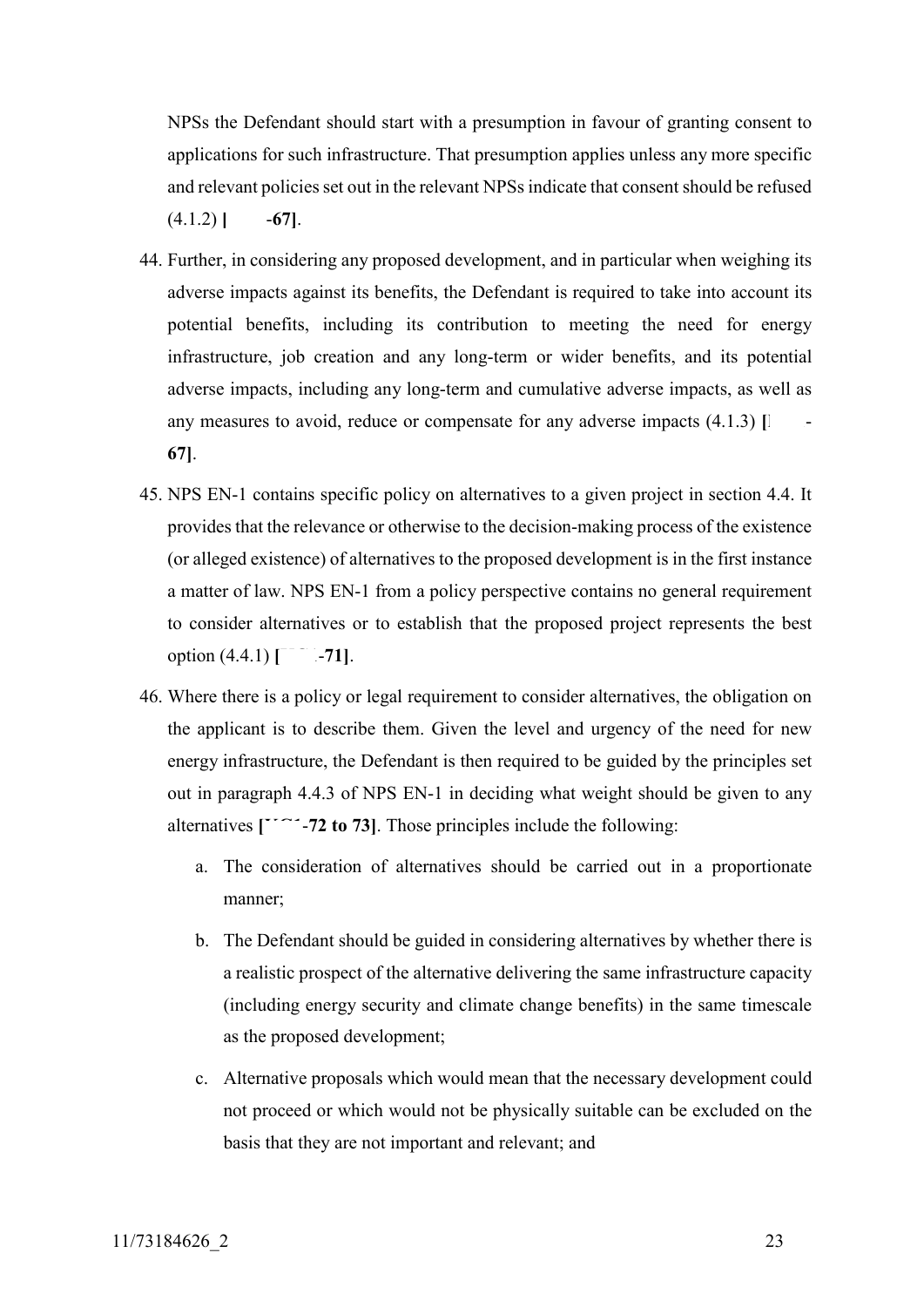- d. It is intended that potential alternatives to a proposed development should, wherever possible, be identified before an application is made in respect of it (so as to allow appropriate consultation and the development of a suitable evidence base in relation to any alternatives which are particularly relevant).
- 47. Section 5 of NPS EN-1 deals with generic impacts and at section 5.8 addresses the historic environment. At paragraph 5.8.14, it provides that there should be a presumption in favour of the conservation of designated heritage assets and the more significant the designated heritage asset, the greater the presumption in favour of its conservation should be **[KG1**-**115]**. Loss affecting any designated heritage asset should require clear and convincing justification. Paragraph 5.8.15 requires that any harmful impact on the significance of a designated heritage asset should be weighed against the public benefit of the development, recognising that the greater the harm to the significance of the heritage asset the greater the justification will be needed for any loss
	- **[KG1**-**115 to 116]**.

## **GROUNDS OF CLAIM**

#### **Ground 1: (a) mistake of fact; (b) failing to take into account relevant evidence**

#### **(a) Mistake of fact**

48. The four requirements for "mistake of fact giving rise to unfairness" as set out by Carnwath LJ in *E v SSHD* [2004] QB 1044 at [66] are made out.

#### **(i) Mistake as to an existing fact**

49. The Defendant's decision is founded on his mistake that the Feasibility Study concluded that Mannington substation was not considered to be technically suitable as a proposed connection point for the Proposed Development because, at the time of the Feasibility Study being undertaken, there was already a connection agreement in place for the Navitus Bay windfarm. Indeed, the Defendant goes so far as to assert that (DL4.8) **[CB1-78]**:

> *"The Feasibility Study notes that the substation was not considered suitable for the proposed connection agreement because, at the time, there was already a connection agreement in place for the proposed Navitus Bay offshore wind farm*.*"*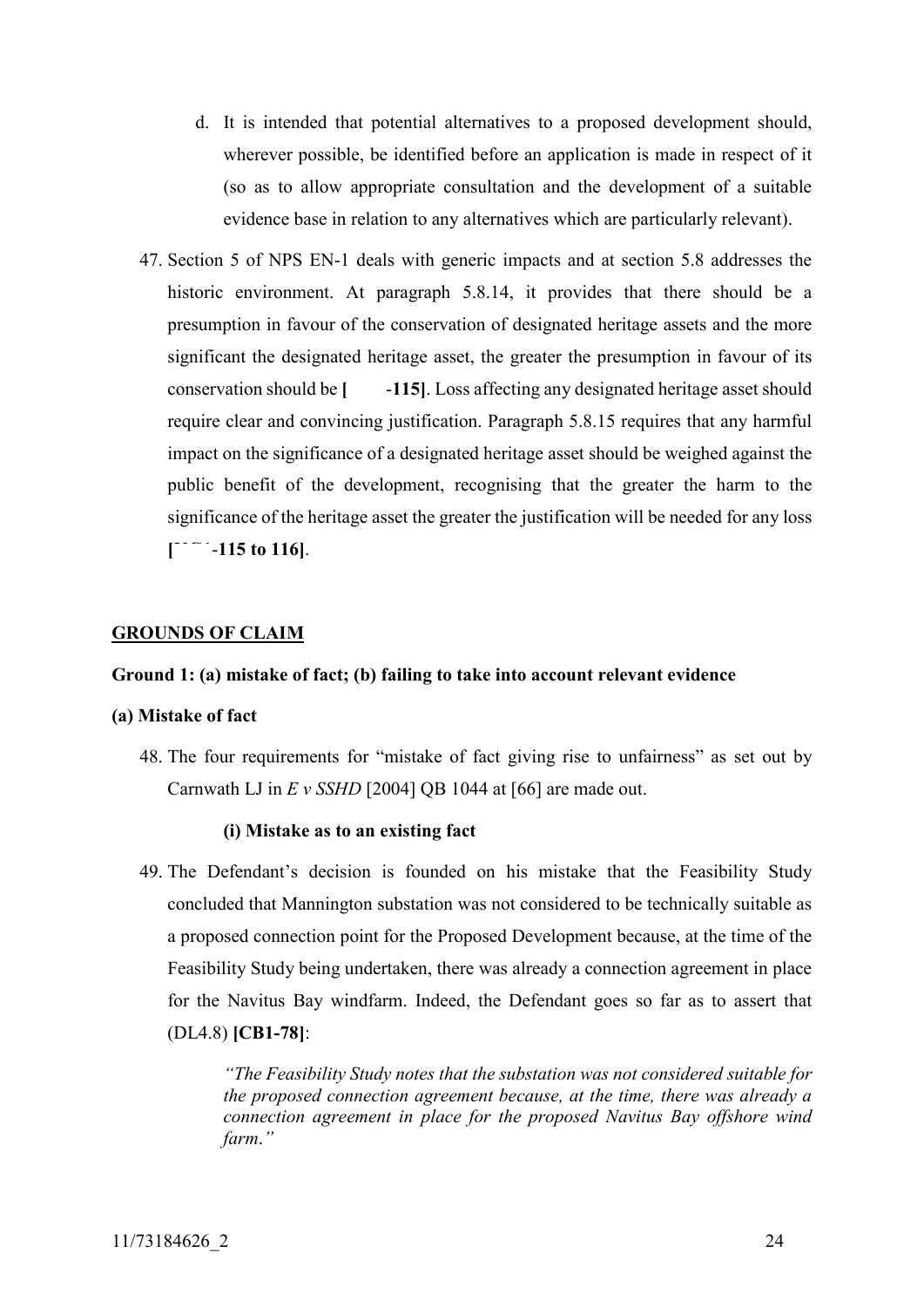- 50. Paragraph 4.8 of the DL expressly distinguishes between the Feasibility Study and the Addendum to the Environmental Statement i.e. the Supplementary Alternatives Chapter and, therefore, there can be no suggestion that the Defendant was intending to refer to the Addendum rather than the Feasibility Study **[CB1-78]**.
- 51. The Feasibility Study, which is commercially sensitive and subject to confidentiality requirements (as noted in the Supplementary Alternatives Chapter at 5.1.6.1), was not before the examination or the Defendant, but its relevant conclusions on the selection of the substation location were set out in the Application documentation and in documents submitted to the examination by the Claimant and NG ESO  $\Gamma$  <sup>-</sup>-265]. The same is the case for the CION. Neither the documents nor evidence submitted by the Claimant stated that the Feasibility Study concluded that the connection agreement for Navitus Bay was the reason Mannington was not suitable to provide a connection point for the Proposed Development. Further, as a matter of fact, it did not.
- 52. The reasons why the Feasibility Study identified Mannington as unsuitable were clearly explained within the Application documents and later submissions made during the examination of the Application, as set out at paragraphs [17](#page-5-0)[-26](#page-14-0) above. A connection point at Mannington as with any other connection location to the west of Lovedean would have required additional reinforcement works involving new overhead lines or cables, additional operational equipment and/or multiple substation upgrades to either get the power to Lovedean or reinforcements to the west to Exeter substation and as far northwards as Minety, in addition to all or nearly all the same reinforcements as required for a connection to Lovedean substation. As NG ESO itself explained, this "*would likely have resulted in more overall reinforcements, which would therefore lead to more environmental impact, and increased costs to the GB consumer"* (see NG ESO submission of 25 January 2021, quoted at paragraph [19](#page-10-0) above) [404].
- 53. Despite this evidence, the Defendant has erroneously assumed that the outcome of the Feasibility Study was sensitive to whether Navitus Bay was consented (see paragraphs 17 and 22 of the Response to Pre-Action Protocol Letter dated 18 February 2022) **[CB1- 111 to 112]**. NG ESO has confirmed in an email dated 1 March 2022 the reasons why the findings of the Feasibility Study were not sensitive to the cancellation of Navitus Bay as set out in their submission to the ExA **[4004 to 908]**. This letter was not before the Defendant, but its admission is justified by reference to the principles in *Ladd v Marshall* [1954] 1 WLR 1489. The decision-making process under the Act is one in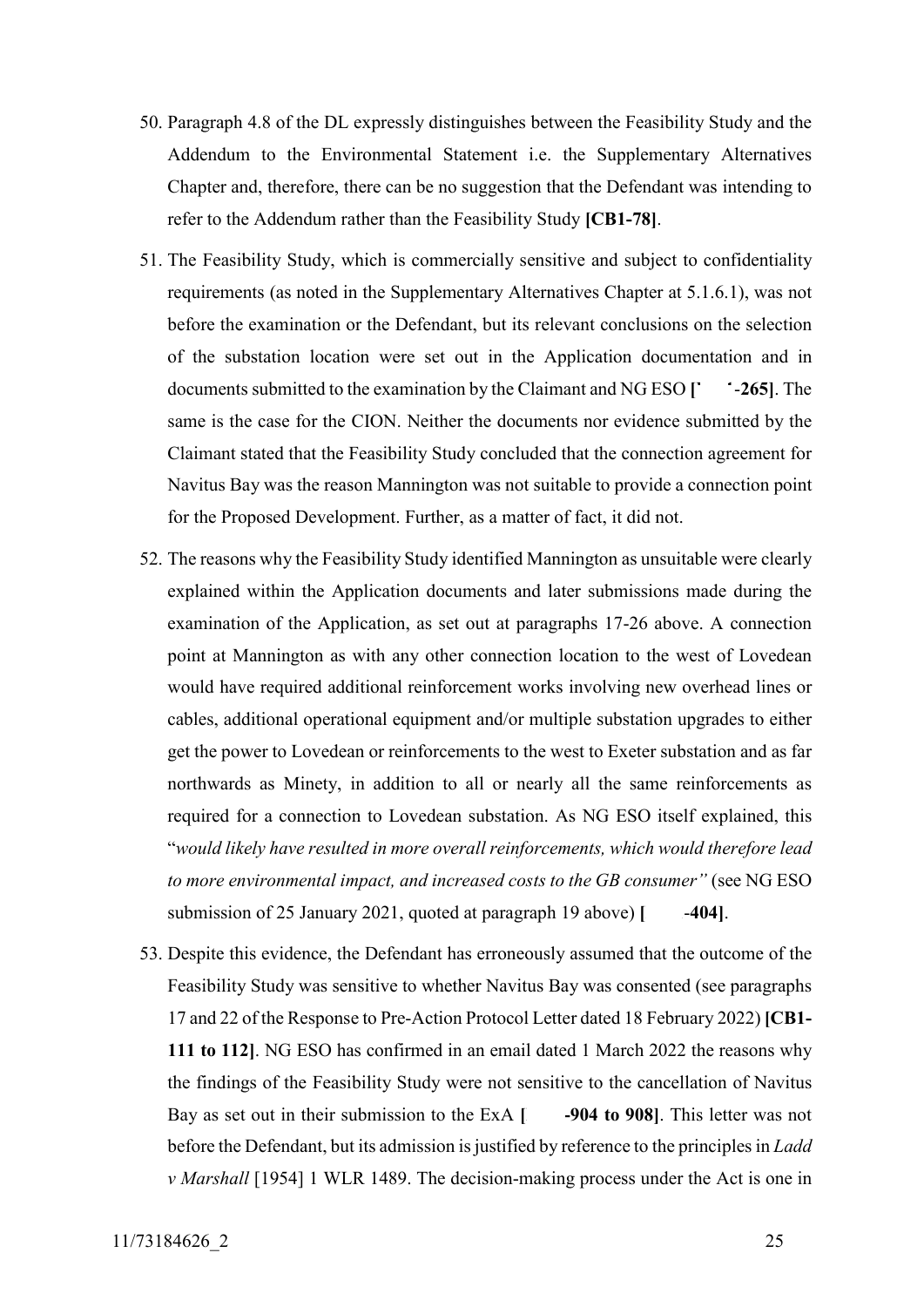which the parties share an interest in co-operating to achieve the correct result. The purpose of this evidence is to confirm the factual accuracy of what NG ESO had stated in its 25 January 2021 submission and the Claimant had stated in its response to the Third Information Request and to explain that the assumption made by the Defendant, which the Claimant received no notice of prior to the Decision and could not reasonably have anticipated, is factually inaccurate.

## **(ii) Fact established in the sense that it was uncontentious and objectively verifiable**

54. The relevant substance of the Feasibility Study was uncontentious. The Defendant notes NG ESO's reasons for discounting the other substations including Mannington without any adverse comment (DL 4.5) **[CB1-77]**. Had there been any doubt in the Defendant's mind as to the accuracy of the Claimant's and NG ESO's account of the factual position that could and should have been verified by him through a direct request to the NG ESO or the Claimant. No such request was made.

#### **(iii) The Claimant must not have been responsible for the mistake**

- 55. The Defendant, not the Claimant, was responsible for the mistake. It was evident from the Application documents, the submissions of the Claimant and NG ESO during the course of the examination and subsequently, in particular the Claimant's response to the Third Information Request, that the reasons why the Feasibility Study identified Mannington to not be suitable for the proposed connection was not because there was already a connection agreement in place for Navitus Bay. Rather it was due to the need for additional reinforcements to the transmission network that would be required to transport the power to Lovedean or Exeter substations (which are both located at junctions in the network so as to allow power to travel north, whereas Mannington is not). There was no evidence, technical or otherwise, that the cancellation of the proposed 970MW connection for Navitus Bay (less than half of the 2000MW capacity of the Proposed Development and involving the supply of power only) was capable of changing this fact, which is a consequence of the location of Mannington on the existing 400 kV transmission network.
- 56. The misunderstanding on the part of the Defendant with regard to the conclusions of the Feasibility Study first appeared in the Third Information Request issued on behalf of Defendant, as set out above at paragraph [23.](#page-12-0) At that point the Claimant, in its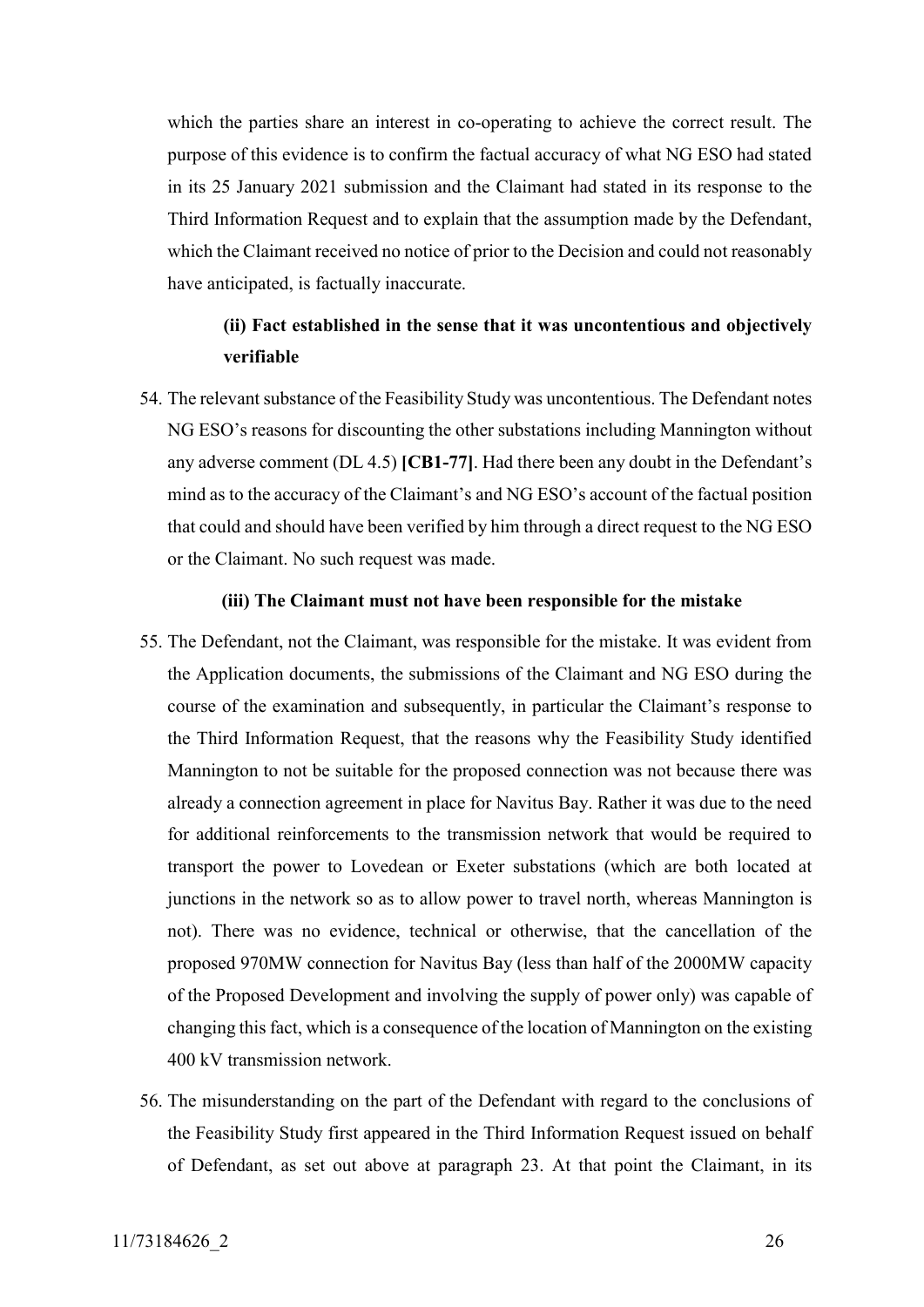response to the Third Information Request, specifically drew to the Defendant's attention the correct factual position. The Claimant provided clarification as to why Mannington was discounted as a suitable connection point for the purposes of the Feasibility Study undertaken by NG ESO and referred the Defendant to, and quoted from, the submissions of NG ESO's submissions of 25 January 2021. There was no justification for the Defendant persisting with this misunderstanding in his decision.

## **(iv) The mistake played a material (not necessarily decisive) part in the reasoning**

- 57. The potential suitability of Mannington as an alternative grid connection point was the sole reason why the Proposed Development was refused consent. As is clear from the reasoning contained in  $DL$  4.8 – 4.17, the central focus of the decision was the refusal of consent for Navitus Bay **[CB1-78 to 81]**. It is this reasoning which led to the conclusion in DL 4.18 that the Claimant had failed adequately to consider the alternative of Mannington as a connection point **[CB1-81]**.
- <span id="page-26-0"></span>58. NG ESO had explained that connection options to the west of Lovedean required additional network reinforcements, resulting in greater environment impact and increased costs. Mannington was only one of the options to the west which was discounted for this reason, with others being Nursling, Marchwood, Fawley and Botley Wood substations. The discounting of those substations for that purpose has not been challenged in any way by the Defendant, who has therefore accepted the reasoning in relation to those, but (without any explanation) not in relation to Mannington. The only distinguishing feature for Mannington relied upon, was the former connection agreement with Navitus Bay. Therefore the Defendant's mistaken belief as to the content of the Feasibility Study must have been, at the very least, a material factor in his decision.
- 59. Accordingly, the Defendant's decision to refuse development consent is flawed by reason of a mistake of fact giving rise to unfairness.

## **(b) Failure to take the evidence into account**

60. The Defendant's mistake of fact itself justifies quashing of the decision. The Defendant has however compounded his error by failing to take into account relevant evidence on related matters. This constitutes an additional legal error which further justifies quashing.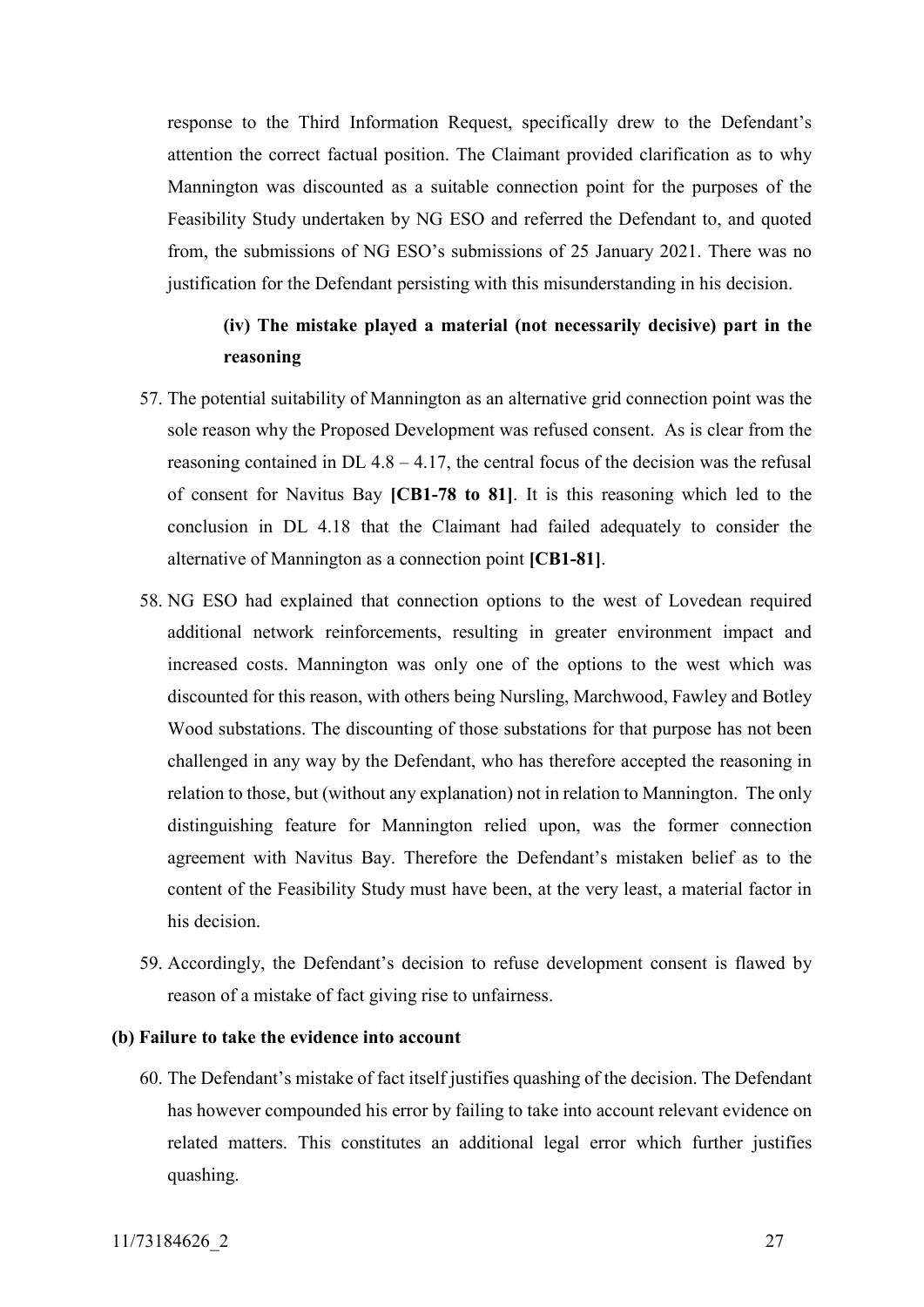- 61. In particular, the Defendant's further contention (DL 4.15) that the Claimant should have undertaken further work to assess the grid connection point at Mannington once it became aware of the consent refusal for Navitus Bay misunderstands or fails to have regard to the following facts **[CB1-80 to 81]**:
	- a. Mannington had been identified by NG ESO in the Feasibility Study not to be feasible as a connection point for reasons unrelated to Navitus Bay.
	- b. The Claimant was also aware of additional concerns or issues regarding Mannington at this point (see paragraphs 17c and 26 above), namely:
		- i. The potential landfall locations to provide for a grid connection to Mannington were not preferable to those for a grid connection to Lovedean;
		- ii. It would have been necessary for the submarine cables to be longer than to a landfall location to Lovedean;
		- iii. Such longer submarine cables would have need to cross the major shipping lane in the English Channel for an increased duration;
		- iv. The submarine cables for a connection to Mannington would also have needed to cross the IFA2 Interconnector;
		- v. The submarine cables would have been subject to more difficult subsea conditions and increased environmental protections<sup>1</sup>; and
		- vi. Concerns that Mannington may not be able to be extended as would be required to accommodate the Proposed Development given the position of existing Static Var Compensation (SVC) within the substation meaning it may not be suitable for an extension at all and because there are residential properties in close proximity on three sides.
- 62. This was explained in clear terms to the Defendant at paragraphs 2.17 to 2.19 of the Claimant's response to the Third Information Request and in the *Applicant's Post Hearing Notes – Appendix 6 – Technical Note – Consideration of Alternatives (Connections)* (1 March 2021), including that the matters identified at paragraph 61(b)

<u>.</u>

<sup>1</sup> See Environmental Statement - Volume 2 – Figure 8.2 Protected Areas (MCZ, Ramsar and SAC) and Figure 9.9 Designated Sites  $\begin{bmatrix} 1 & -241 & 10 & 242 \end{bmatrix}$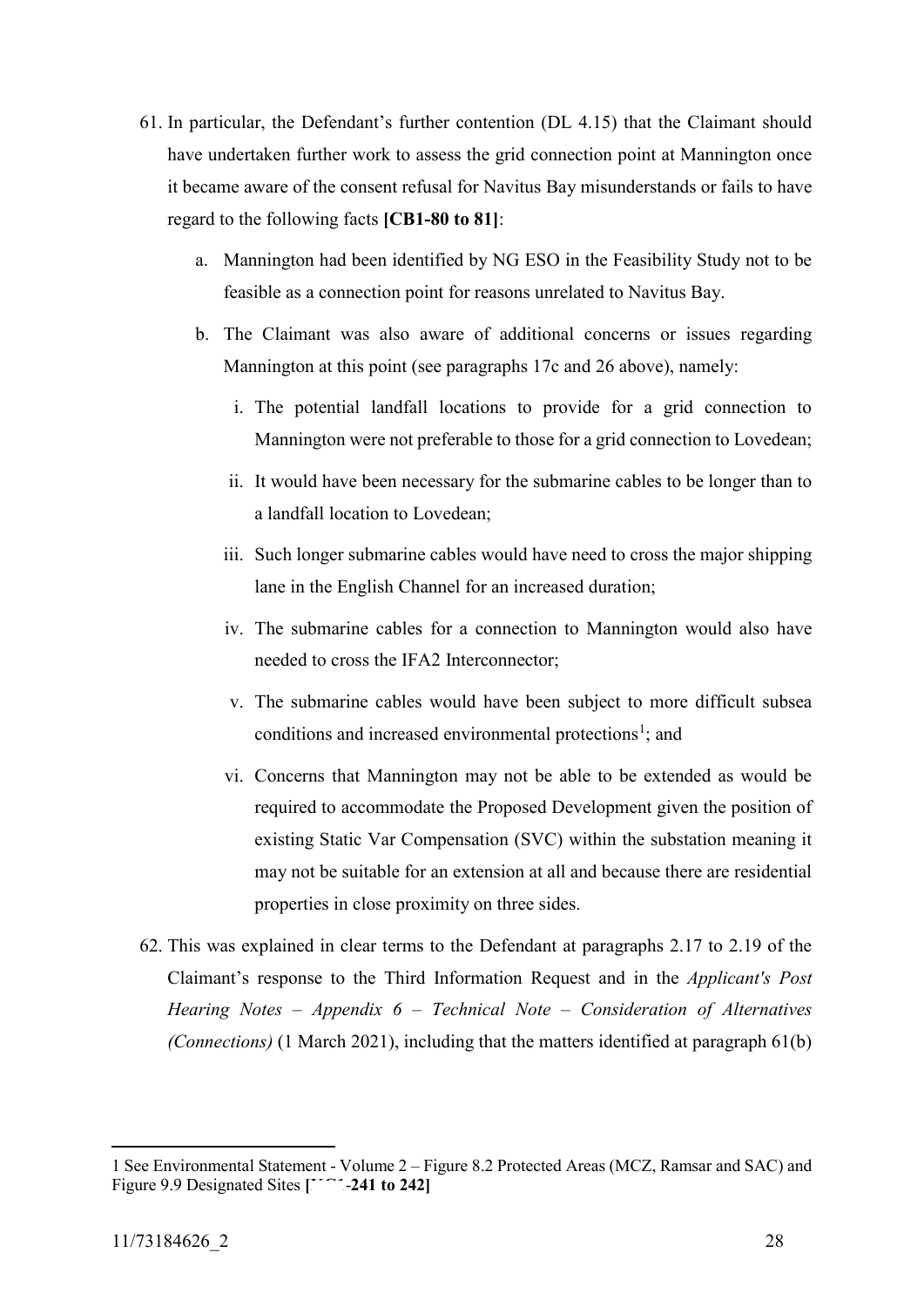$(ii) - (v)$  were reasons why Chickerell was identified to not be a suitable connection point<sup>2</sup> |  $-800$ ; 408 to 413].

- 63. As such, the Claimant knew there was no sound reason to seek to re-investigate a connection to Mannington at that stage when considering alternatives in a proportionate manner.
- 64. Although Interested Parties made comments regarding the relevance of referring to the Jurassic Coast (DL 4.13, 4.14), the landfall at Eastney was preferable to all identified landfalls for a connection to Mannington as explained by the Defendant<sup>3</sup> [CB1-80]. Further, the Claimant's response to the Third Information Request set out the multiple other clear reasons why Mannington was not a feasible alternative connection point for the Proposed Development (see paragraph 25 above), none of which are relevant to or affected by the cancellation of a connection for Navitus Bay.
- 65. The Defendant further suggested in his Decision (repeated in substance in his Response to the Pre-Action Protocol Letter paragraphs 18 and 21) that:

*"The Secretary of State notes that the Applicant understood the potential importance of the refusal of consent for Navitus Bay offshore wind farm, at the time, as it raised queries with NGET regarding the impact of this on the Feasibility Study."* (DL 4.17) **[CB1-112; 81]**

66. The Defendant appears to be suggesting based on the Claimant's response to the Third Information Request that the Claimant was concerned that the cancellation of the Navitus Bay connection to Mannington might have meant Mannington was a feasible grid connection point for the Proposed Development. That is not a fair or reasonable assumption to draw from the Claimant's responses, nor is it correct. The Claimant's enquiries made of NGET in October 2015 related to whether the refusal of consent for Navitus Bay might affect the cost benefit analysis of the proposed Lovedean connection having regard to the wider transmission network and in the context of a comparative exercise between connections at Bramley and Lovedean, recognising that changes to the wider transmission network might have an effect on that cost benefit analysis. It made no enquiry as to whether Mannington might have become a suitable alternative

<u>.</u>

<sup>2</sup> See section 5.2.5 of Environmental Statement Addendum – Appendix 3 – Supplementary Alternatives Chapter **[KG1**-**273 to 277]**

<sup>3</sup> See paragraph 2.4.3 of Chapter 2 of ES – Consideration of Alternatives, ES – Volume 3 – Appendix 2.2. Landfall Weighting and paragraph 2.9 of the Applicant's Response to the Third Information Request **[KG1**-**177 to 179; 897 to 903; 799]**.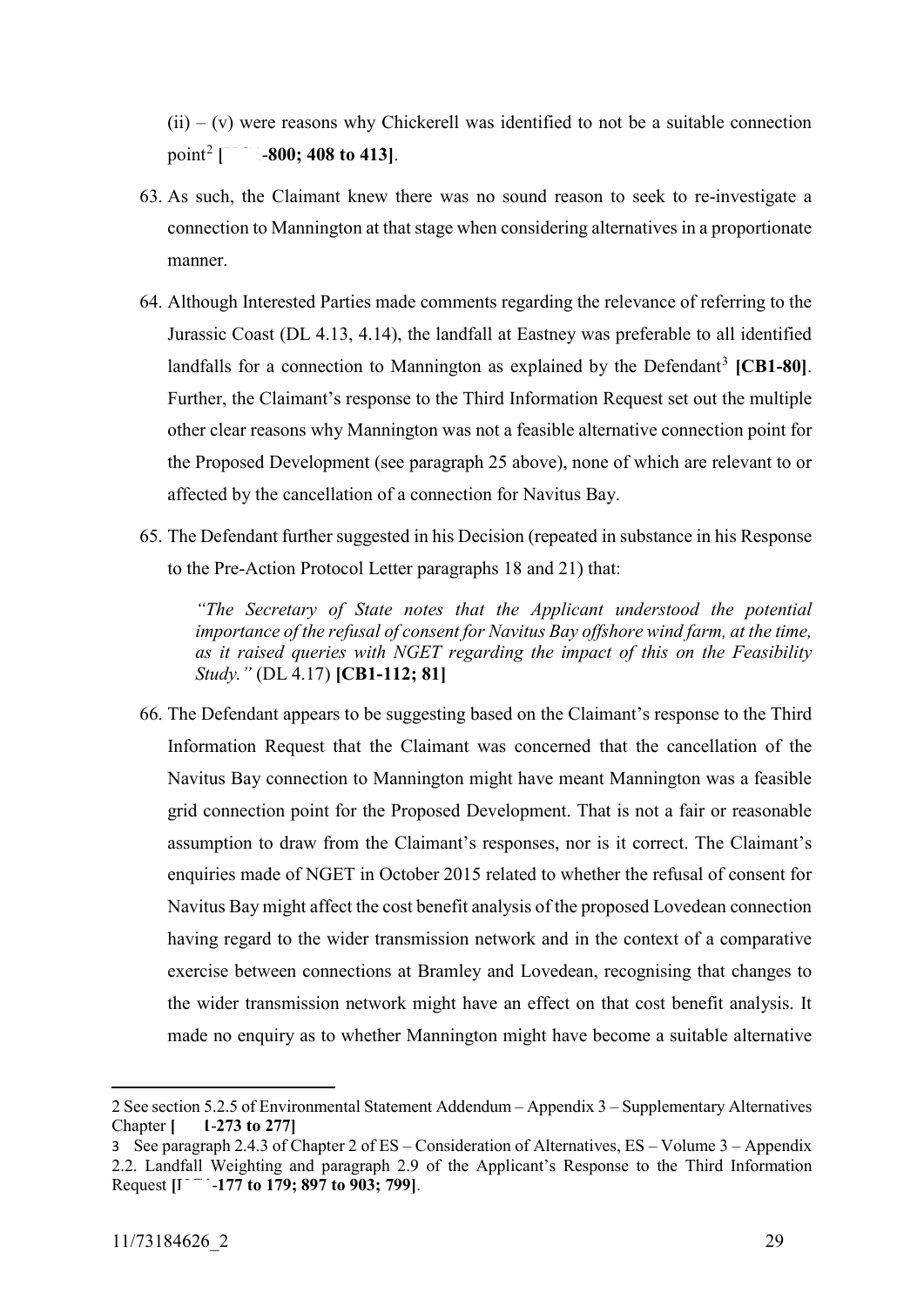connection point, because it was aware that, as with the other substation locations that were discounted for the same reasons and for the multiple other reasons which were identified, it was not a feasible connection point irrespective of Navitus Bay. The witness statement of Kirill Glukhovskoy filed with this claim exhibits the enquiry made of NGET in October 2015. This was not before the ExA or Defendant, but its admission is justified by reference to the principles in *Ladd v Marshall* [1954] 1 WLR 1489. The decision-making process under the Act is one in which the parties share an interest in co-operating to achieve the correct result. The purpose of this evidence is to confirm the factual accuracy of what was said in the Claimant's response to the Third Information Request and to explain that the assumption made by the Defendant, which the Claimant received no notice of prior to the Decision and could not reasonably have anticipated, is factually inaccurate.

#### **Ground 2: Failure to discharge the section 104 duty**

- 67. The Defendant fell into legal error by failing to comply with the approach to decisionmaking mandated by section 104 of the Act.
- 68. First, section 104(2) and (3) of the Act required the Defendant in deciding the Application both to have regard to NPS EN-1 and to decide the Application in accordance with NPS EN-1 unless any of subsections 104(4) to (8) applied. An essential primary step in the Defendant's decision was therefore to decide whether the development did or did not accord with NPS EN-1.
- 69. The Defendant omitted that essential step and made no finding on whether or not the Proposed Development did or did not accord with NPS EN-1 judged on its merits.
- 70. Secondly, section 104(7) provides an exception to the obligation to decide the application in accordance with NPS EN-1 where the Defendant is satisfied that the adverse impact of the proposed development would outweigh its benefits. The relevant exception required a positive decision by the Defendant that he was *"satisfied that the adverse impact of the proposed development would outweigh its benefits".*
- 71. The Defendant made no finding that he was satisfied that its adverse impacts outweighed its benefits. Instead, the reason given for his disagreeing with the ExA was that in the alleged absence of a proper assessment of a connection to the Mannington substation: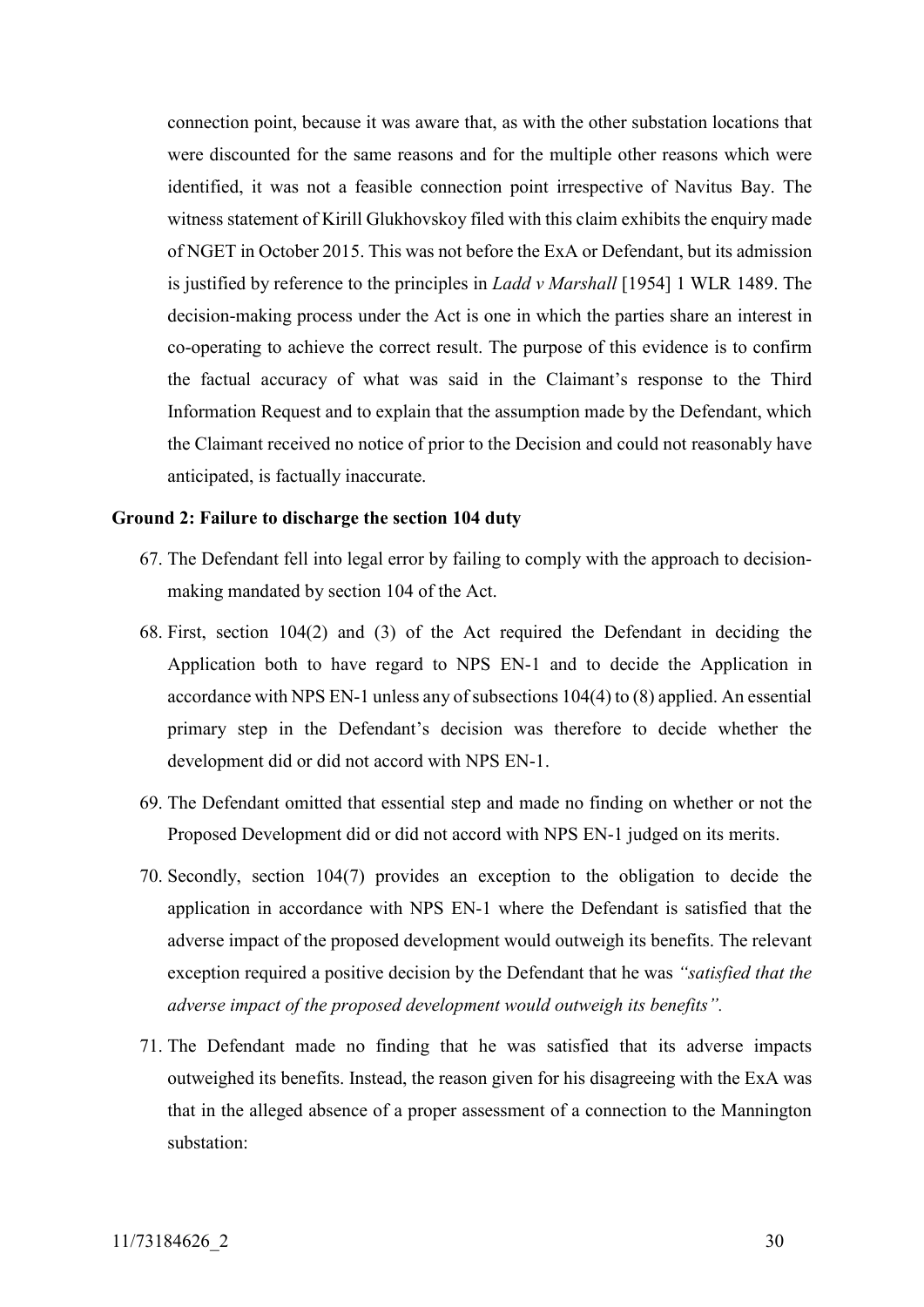"*… he cannot … determine that the need for and benefits of the proposed Development would outweigh its impacts"* (DL 7.4) **[CB1-85]**

- 72. The Defendant thereby misapplied section 104(7) by treating it as creating a different and further test for the Claimant to pass before being able to rely on the presumption in favour, namely demonstrating to his satisfaction that the need for the development and its benefits do outweigh its impacts. That is not what section 104(7) provides.
- 73. Accordingly, by his decision the Defendant both deprived the Proposed Development of the presumption in its favour without deciding whether it accorded with NPS EN-1 and subsequently misapplied section 104(7) so as to create an additional hurdle for the Proposed Development not found in the statute. In the DL, the Defendant consistently applied the wrong test of whether the need for and benefits of the development outweighed its impacts (see DL paragraphs 3.6 and 7.4) **[CB1-75 to 76; 85]**. The Defendant's approach was wholly erroneous in law.

#### **Ground 3 - Failure to apply policy in NPS EN-1**

- 74. It is clear from the decision that the Defendant has treated the alleged potential for a connection to Mannington in 2016 as an overriding objection to the making of the Order in 2022. In so doing, the Defendant has short-circuited the correct decision-making process, which results in his failing to apply his own NPS EN-1 policies as he was required to do and to undertake the balance of considerations which he was required to perform. The Defendant's error in respect of policy is twofold.
- <span id="page-30-0"></span>75. First, in accordance with the principles of assessment contained in Part 4 of NPS EN-1, given the level and urgency of the need for infrastructure that NPS EN-1 relates to, the Defendant should have started with a presumption in favour of the grant of consent unless any more specific and relevant NPS EN-1 policies indicated that consent should be refused  $(4.1.2)$   $\begin{bmatrix} -67 \end{bmatrix}$ . Further, the Defendant was required by policy when weighing the adverse impacts against the benefits, to take account of the Proposed Development's potential benefits, including its contribution to meeting the need for energy infrastructure, job creation and any long-term or wider benefits and its potential adverse impacts, including any long-term and cumulative adverse impacts, as well as any measures to avoid, reduce or compensate for any adverse impacts  $(4.1.3)$ **67]**.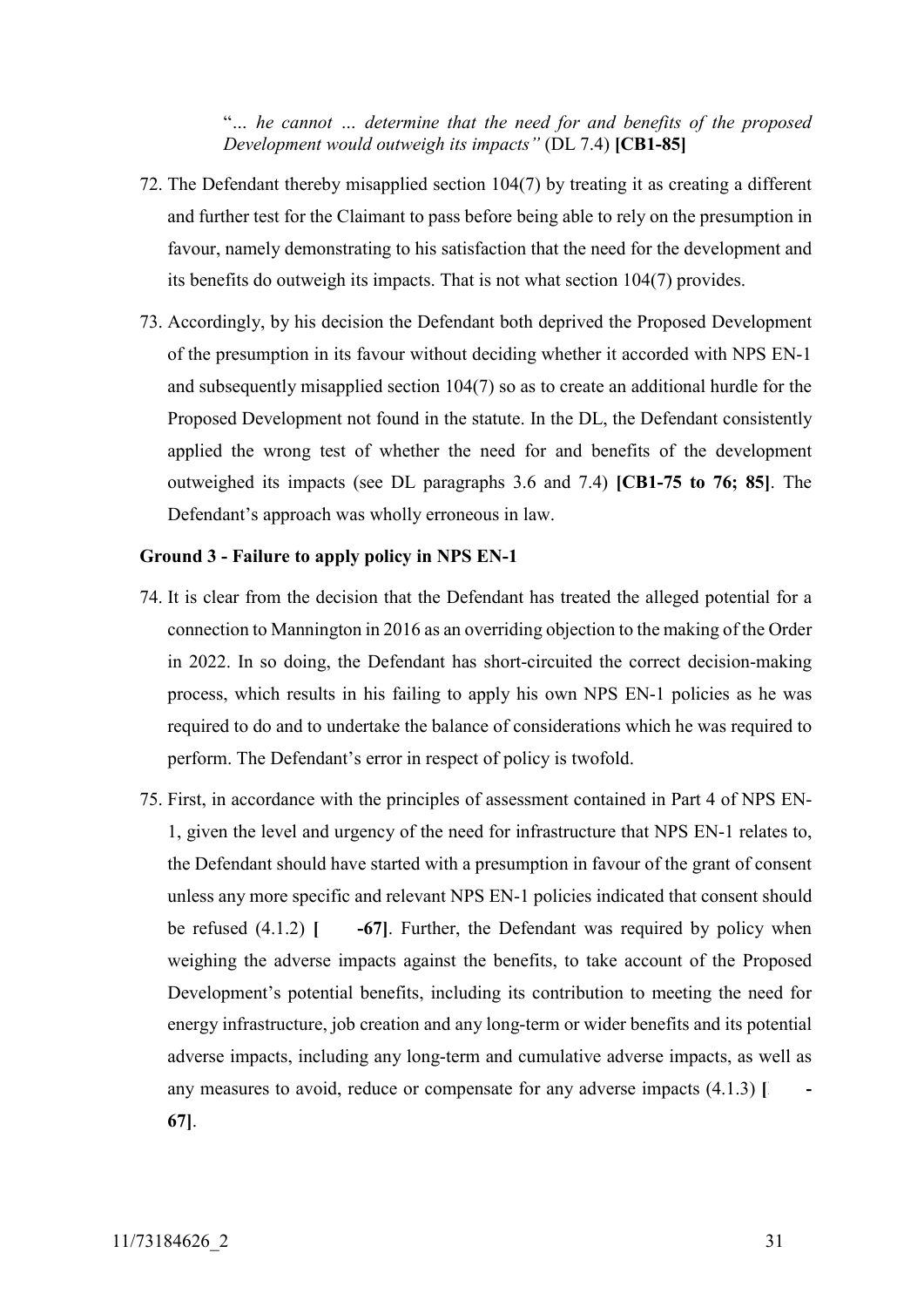- 76. On the accepted findings of the ExA on adverse effects, the only specific and relevant policy which was in principle capable of disapplying the presumption in favour of the grant of consent was that contained in NPS EN-1 paragraph 5.8.14, namely the presumption in favour of the conservation of designated heritage assets [AG1-115]. Whether or not this designated heritage assets presumption disapplied the presumption in favour of the grant of development consent, required the Defendant to weigh the less than substantial harm to the setting and significance of the two designated heritage assets affected (Scotland and Fort Cumberland) against the significant public benefits of the Proposed Development (NPS EN-1 paragraph  $5.8.15$ )  $\lceil \ \ \ \ \ \ \ \ \ \ 115$  to 116. It was therefore critical that he undertook that balance to establish whether or not the Proposed Development benefitted from the presumption in favour of the grant of consent. The Defendant failed to do so.
- 77. Contrary to policy, the Defendant made no finding at all as to whether the Proposed Development benefitted from the presumption in favour of the grant of consent. Nowhere does he weigh the less than substantial harm identified by the ExA to just two designated heritage assets against the urgent and compelling national need for the Proposed Development as he was required to do.
- <span id="page-31-0"></span>78. This policy in NPS EN-1 was an obligatory material consideration. The Defendant's failure to apply it, and / or failure to give any reasons for departing from it, is an error of law.
- 79. Secondly, the Defendant failed to apply policy on alternatives in NPS EN-1. In so far as alternatives were material to his decision, it was necessary for the Defendant to understand correctly how a possible alternative bore on his decision-making process and, in deciding what weight to give to that possible alternative, to apply the policy in NPS EN-1.
- 80. Paragraph 4.4.3 of NPS EN-1 provides that, in deciding what weight to give to a possible alternative:

"the [Defendant] should be guided in considering alternatives by whether there is a realistic prospect of the alternative delivering the same infrastructure capacity (including energy security and climate change benefits) in the same timescale as the proposed development"  $\begin{bmatrix} -72 & \text{to } 73 \end{bmatrix}$ 

<span id="page-31-1"></span>81. As is clear from his decision, the sole ground on which the Defendant refused development consent for the Proposed Development in 2022 was the alleged failure on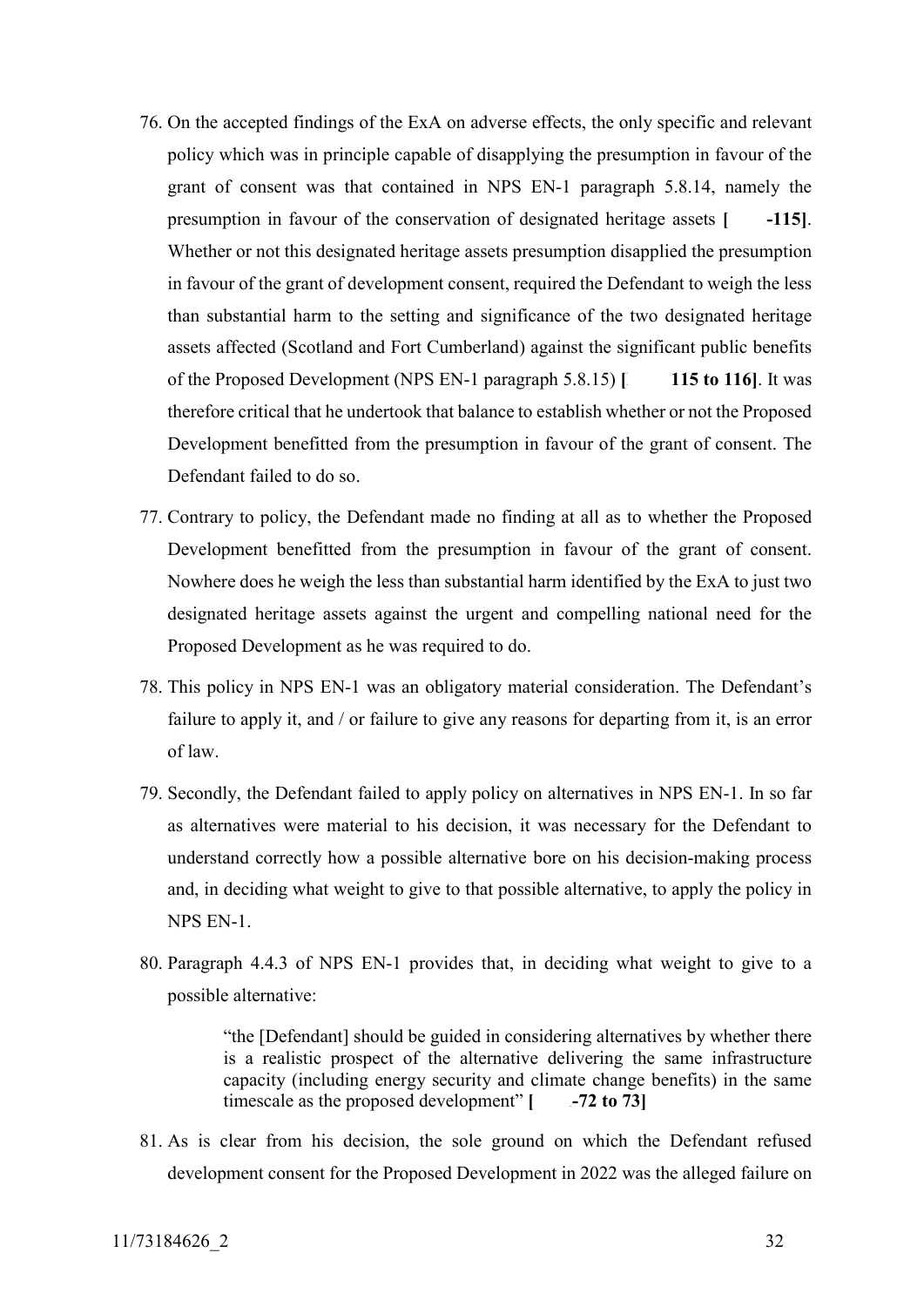the part of the Claimant to give greater consideration to Mannington following the refusal of Navitus Bay in 2015/6 or at a later stage and that further consideration of that site "*could", "might"* or might not (DL 4.15, 4.21, 7.3) provide an alternative to avoid the impacts of the Proposed Development **[CB1-80 to 82; 85]**. This the Defendant claims "*weighs significantly"* against it (DL 4.18, 7.3) **[CB1-81; 85]**. On this basis, the Defendant was apparently unable to reach any conclusion on whether or not the need for and benefits of the Proposed Development outweighed its impacts (DL 7.4) **[CB1- 85]**.

- 82. The Defendant's decision was erroneous in law. In deciding to accord significant weight to the possibility of Mannington as an alternative, he gave no consideration as he was required to do by paragraph  $4.4.3$  of NPS EN-1 to  $\vert$  -72 to 73]:
	- a. The urgency of the need found by the ExA;
	- b. The important consideration of whether or not the same contribution to meeting need could be made by a connection to Mannington in the same timescale as required by NPS EN-1; or
	- c. The prospects of Mannington being able to serve as the connection point for the Proposed Development, notwithstanding that NPS EN-1 required him to consider whether there was a "*realistic prospect*" of a claimed alternative meeting the same need. The Defendant failed to make any finding or any consistent finding on this matter in circumstances where the ExA had found that:

*"… no party has submitted substantive reasoned evidence to demonstrate that an alternative would be technically feasible or would lead to lesser environmental effects compared to the Proposed Development.*" (ExAR 5.4.31) [1 **1-515**]

<span id="page-32-0"></span>83. In the circumstances of the absence of any proven realistic alternative and the inevitable significant delay in delivering the proposed infrastructure capacity which would result from his refusal of development consent, the Defendant's decision to refuse development consent involved a clear departure from relevant policy. Nowhere in his decision does the Defendant acknowledge this departure and no reasons, let alone any adequate reasons, were given by him for departing from relevant policy which was an obligatory material consideration.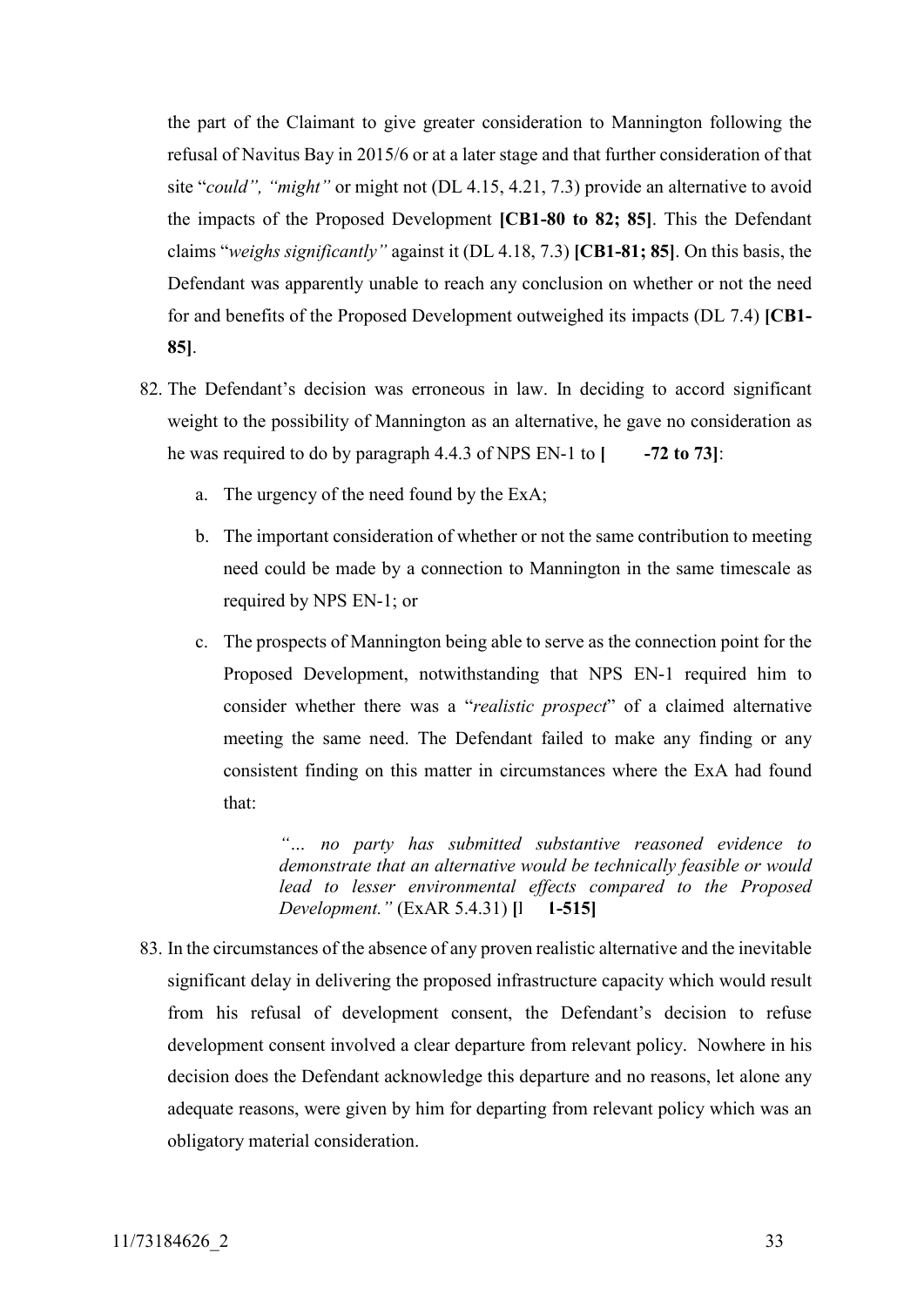#### **Ground 4: Breach of** *Tameside* **duty**

- 84. The Defendant's failure to seek further information on the feasibility of Mannington was a breach of his duty to take reasonable steps to inform himself so as to be able to answer the question before him (*Secretary of State for Education and Science v Tameside MBC* [1977] AC 1014 at 1065B).
- 85. The Defendant at no stage took the opportunity in his multiple requests for further information to ask the Claimant for further information as to the feasibility of Mannington in the event that he had any outstanding concern as to the sufficiency of information, in circumstances where the issue had been thoroughly examined by the ExA. The Defendant instead confined himself to asking (in the Third Request for Information):

"… *[The Defendant] would be grateful for clarification from the Applicant in respect of how long the connection agreement for the Navitus Bay development remained in place following that refusal, what enquiries the Applicant made in respect of the potential use of the Mannington substation following the refusal of the Navitus Bay project and at what stage the development of the AQUIND interconnector project was when the connection agreement ended.*" [1864-790]

- 86. No queries or concerns were raised in relation to the Applicant's evidence as to the feasibility or suitability of Mannington as a connection point for the Proposed Development, including by interested parties prior to the Defendant requesting information in relation to Mannington in his Third Information Request.
- 87. The Defendant's actions and omission thereby deprived himself of the opportunity to properly inform himself. By reason of his inadequate enquiries, the Defendant was left apparently unable to conclude whether Mannington was a feasible alternative (DL 7.3) **[CB1-85]**.
- 88. The ExAR had made a finding, not disputed by the Defendant, that there was an urgent and compelling need case for the Proposed Development. Refusing development consent without enquiring as to the feasibility of an alternative is wholly irrational in light of the urgent and compelling need and when a simple enquiry could have elicited the further information which the Defendant acknowledged could have resolved his concern (DL 4.21) **[CB1-82]**.
- 89. The Mannington alternative was the sole issue, on the Defendant's view, standing between the Proposed Development and the grant of development consent. The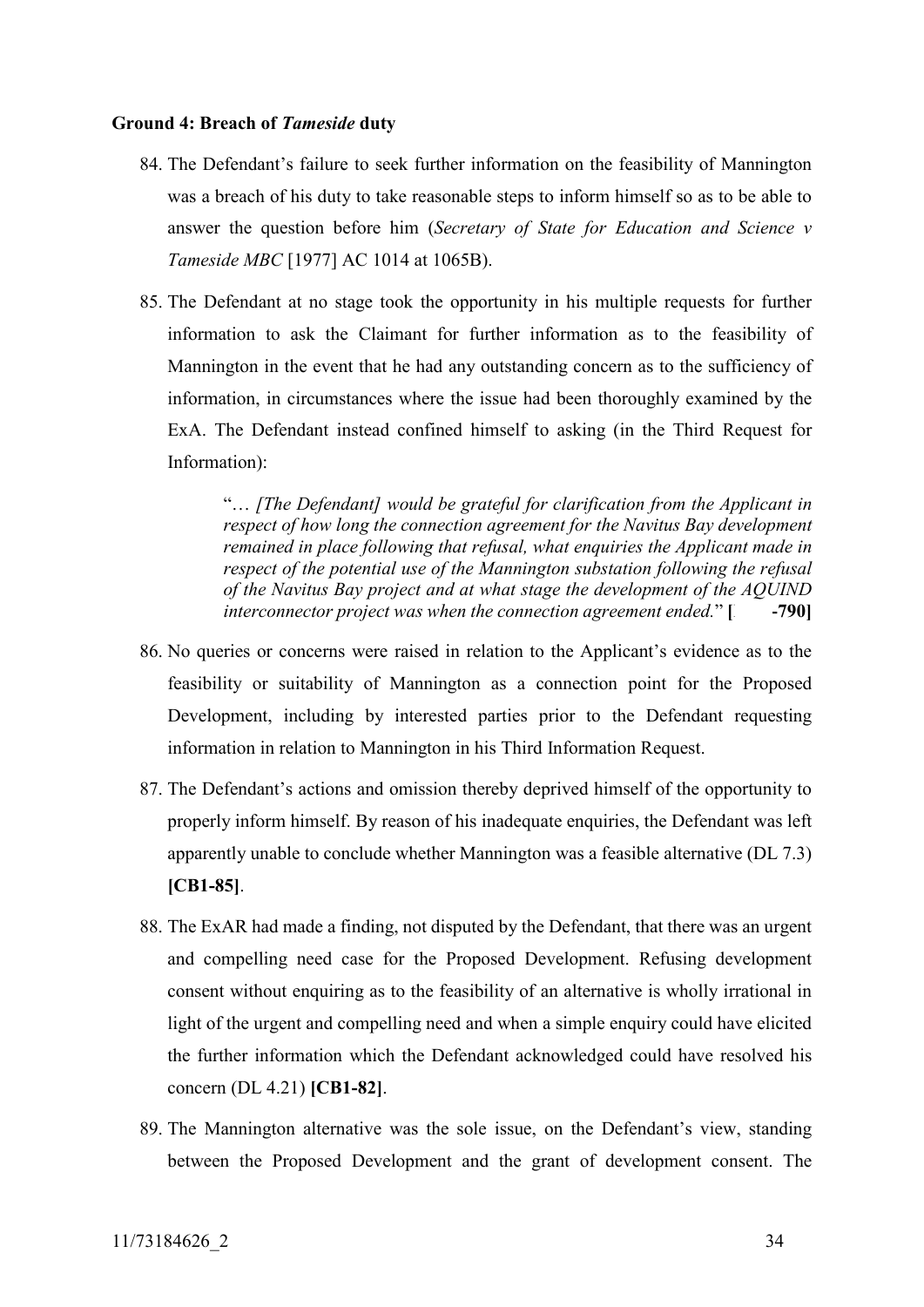Defendant's decision does not question the ExAR's assessment which led it to conclude that the balance weighed "*strongly*" in favour of development consent in any respect other than on the Mannington issue. For the Defendant to 'down tools' and refuse consent rather than seek information on this single possible stumbling block was irrational.

#### **Ground 5: unfairness**

90. The Defendant's decision is vitiated by reason of procedural unfairness causing material prejudice to the Claimant. The Defendant acted unfairly and contrary to the principles set out in *Hopkins Development Ltd v SSCLG* [2014] PTSR 1145 at [62]. Contrary to the Defendant's assertion (DL 4.13), the Claimant had no reasonable opportunity to respond to any unspoken view held by him that Mannington was a potential feasible alternative **[CB1-80]**. As noted above, the question in the Third Request for Information did not relate to the feasibility of Mannington and the Claimant could not reasonably anticipate that the Defendant might require further information on this issue given the detailed information already provided on the subject by both the Claimant and NG ESO, the absence of any contrary evidence, and the fact that the unfeasibility of Mannington as an alternative had not been challenged in the examination. In these circumstances, for the Defendant to treat one single alternative out of the very significant number of alternatives considered in the application and examination (both in respect of connection points, as well as all other scheme alternatives) as fatal to the Application required fair notice to the Claimant. None was given.

#### **Ground 6: reasons**

- 91. Nowhere in his decision does the Defendant explain why, even were Mannington in 2022 a reasonable alternative to the Proposed Development, it stood effectively as an overriding planning objection to it, given the limited number, range and extent of the Proposed Development's impacts when judged in the light of the compelling and urgent need which the ExA concluded resulted in the planning balance lying *"strongly in favour of granting development consent*" (ExAR 9.3.11) [ 692]. In particular the Defendant failed:
	- a. To explain why the Mannington substation alternative was treated as potentially suitable when it had been rejected for reasons which the Defendant accepted in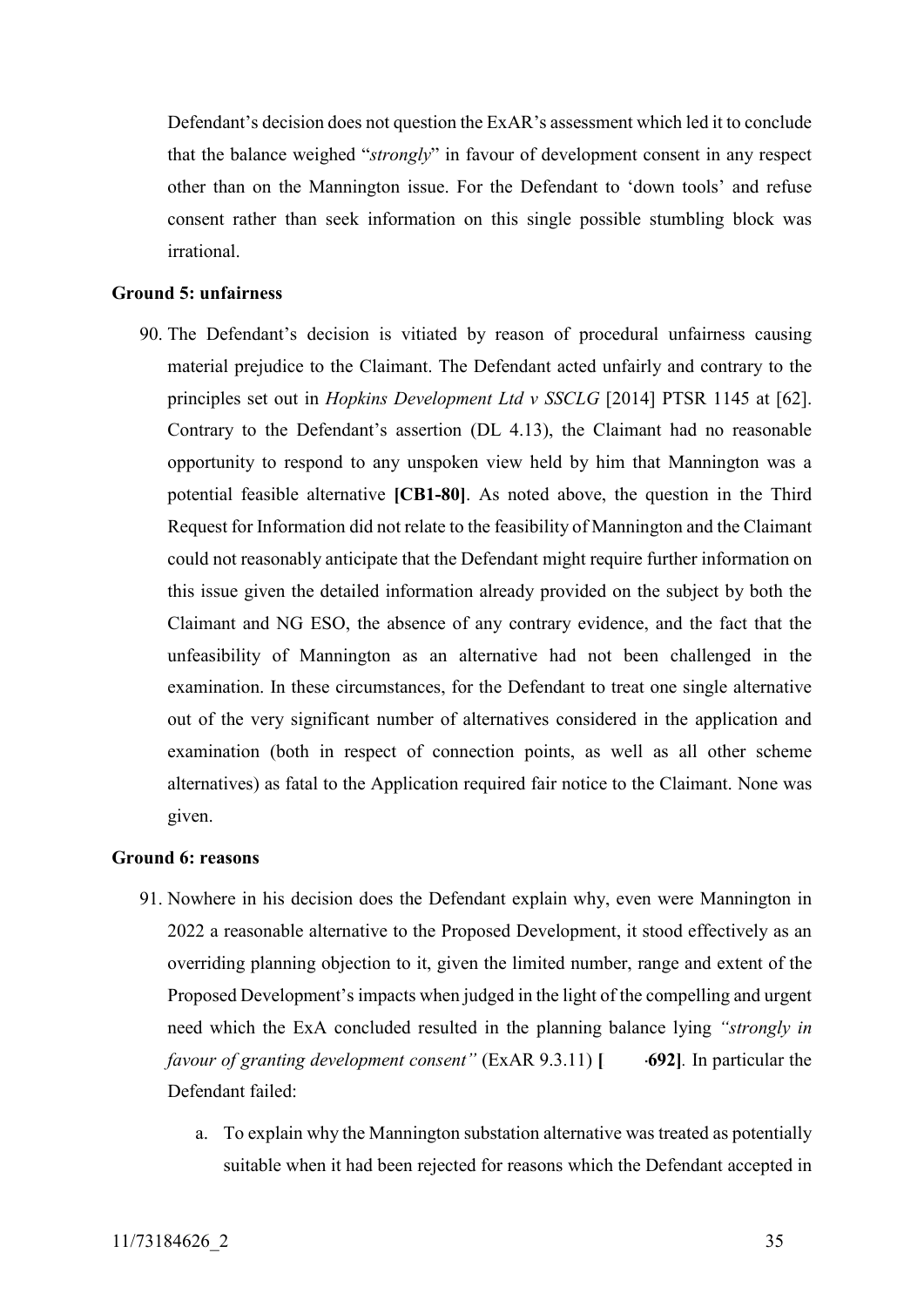relation to the Nursling, Marchwood, Fawley and Botley Wood substations (paragraph [58](#page-26-0) above) and in circumstances where the Claimant had advanced a number of unchallenged reasons as to why it was not suitable (paragraph 61b above);

- b. To explain whether he had concluded that the proposed development complied with NPS EN-1 overall or, if he concluded that it did not, to explain which parts of NPS EN-1 which were said to be breached and why this justified a different conclusion on overall compliance to that reached by the ExA (paragraphs [75-](#page-30-0) [78](#page-31-0) above); and
- c. To explain how he applied paragraph 4.4.3 of NPS EN-1 in relation to the Mannington substation alternative, as to:
	- i. Whether there was a realistic prospect of the alternative delivering the same infrastructure capacity in the same timescales as the proposed development and, if so, on what basis;
	- ii. If he did not find that there was such a realistic prospect, why he nevertheless concluded that significant weight be accorded to the alternative as a departure from policy (paragraphs [81-](#page-31-1)[83](#page-32-0) above).
- 92. Further, given the context set out under Ground 3, the Claimant was entitled to proper, adequate and intelligible reasons as to the basis upon which the undisputed urgent national need did not outweigh the disbenefits. It was incumbent on the Defendant to explain by reference to the nature and extent of the particular impacts not only why alternatives fell to be taken into account but also, even if an alternative existed, its existence so reduced the benefits of the Proposed Development that the impacts outweighed them. In particular:
	- a. The Defendant was required to reach a planning judgment on the Proposed Development on its merits;
	- b. If the Defendant concluded that the Proposed Development was in conflict with NPS EN-1 when considered as a whole, it was incumbent on him to express that conclusion and explain why he reached that view, notwithstanding the judgement of the ExA. In the absence of any such conclusion it is to be inferred that the Defendant agreed with the conclusions of the ExA that there was no overall conflict with NPS EN-1;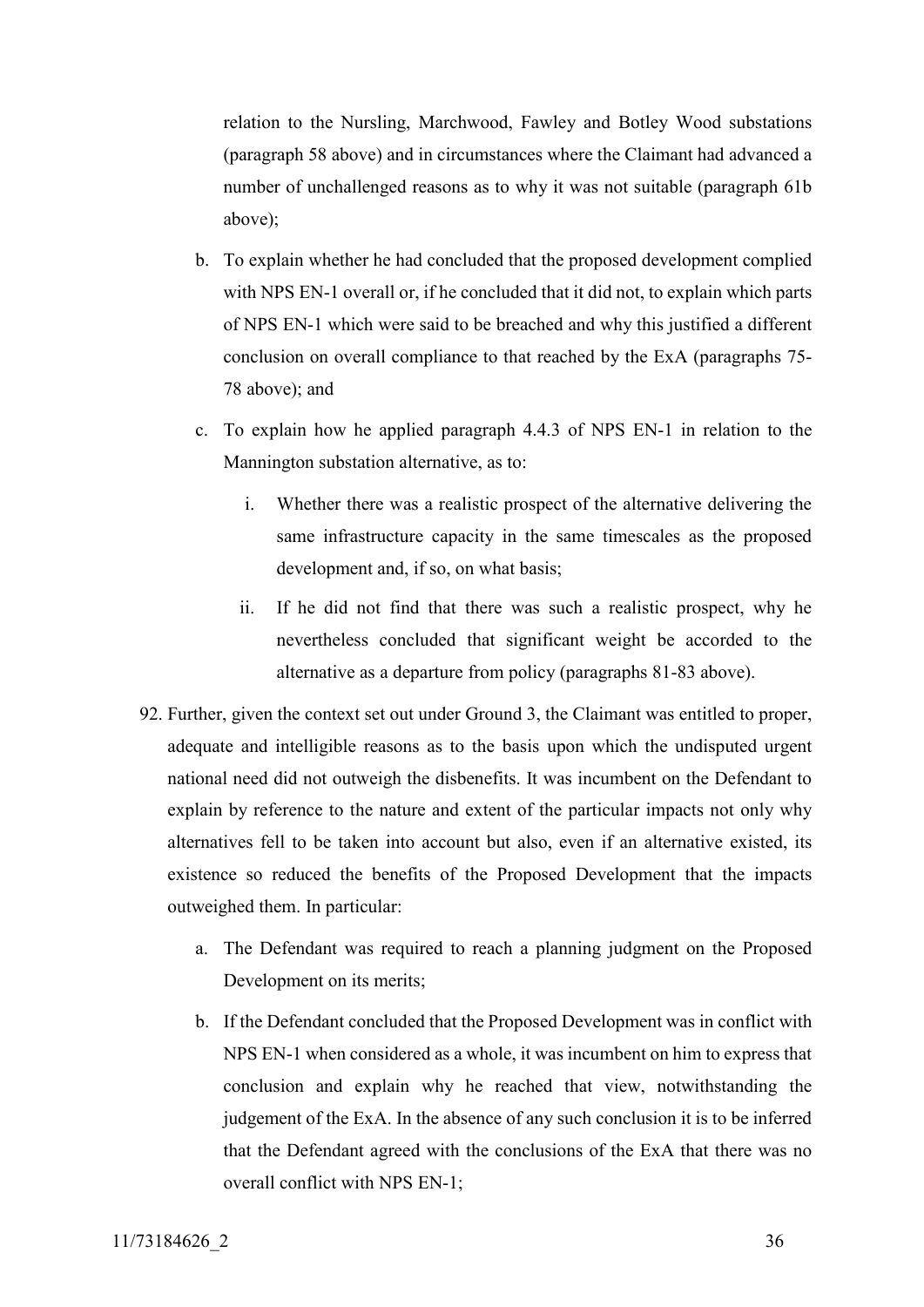- c. In such circumstances, the reasoning should enable the Claimant to understand why the existence of a potential alternative scheme that might be even more acceptable should lead to a decision contrary to the presumption contained in section 104(3) in circumstances in which the Defendant has not been able to conclude that the adverse impacts of the development outweigh its benefits.
- 93. No such reasoning appears in the decision letter and it is entirely unclear how the Defendant's decision has been reached in accordance with section 104. Nowhere does the Defendant explain why, where it is to be inferred he has concluded that the Proposed Development is in accordance with NPS EN-1, this was a case in which it was *"exceptionally necessary"* by reason of its adverse effects to consider whether sufficient consideration had been given to whether there were more appropriate alternatives to the proposed routes (DL 3.6, 4.17, 7.2) **[CB1-75 to 76; 81; 85]**.
- 94. The Defendant did not disagree with the ExA's assessment of the significance of the impacts or how they fell to be assessed against the relevant policy tests contained in NPS EN-1. His only additional reference was to possible delay to the North Portsea Island Coastal Defence Scheme (DL paragraph 3.5) which was not an issue which had been raised before the ExA but which was one which was raised in his Second Information Request **[CB1-75]**. However, the DL does not identify how this possible impact fell to be applied against the relevant policy tests or what weight should be attached to it. Further, as an issue, it attracted no express reference in section 7 of the DL dealing with the Planning Balance **[CB1-85]**.
- 95. Insofar as the Defendant advances any reason for treating this as an exceptional case, he has simply stated that the residual impacts would arise "through a very densely populated area", i.e. Portsmouth (DL 4.20) **[CB1-82]**. However, the NPS EN-1 policy tests were devised to apply to relevant infrastructure wherever it might be proposed in urban and rural areas alike. Where relevant, the policies allow for the relative sensitivity of different receiving environments (whether because of density of population, presences of protected habitats or species, landscape sensitivity or otherwise) in reaching the decision as to whether NPS is complied with overall.
- 96. The circumstances here demanded an explanation from the Defendant as to why an exceptional approach was justified, but none was provided and the Claimant is unable to ascertain why the Defendant approached the decision as he did. The Claimant, and